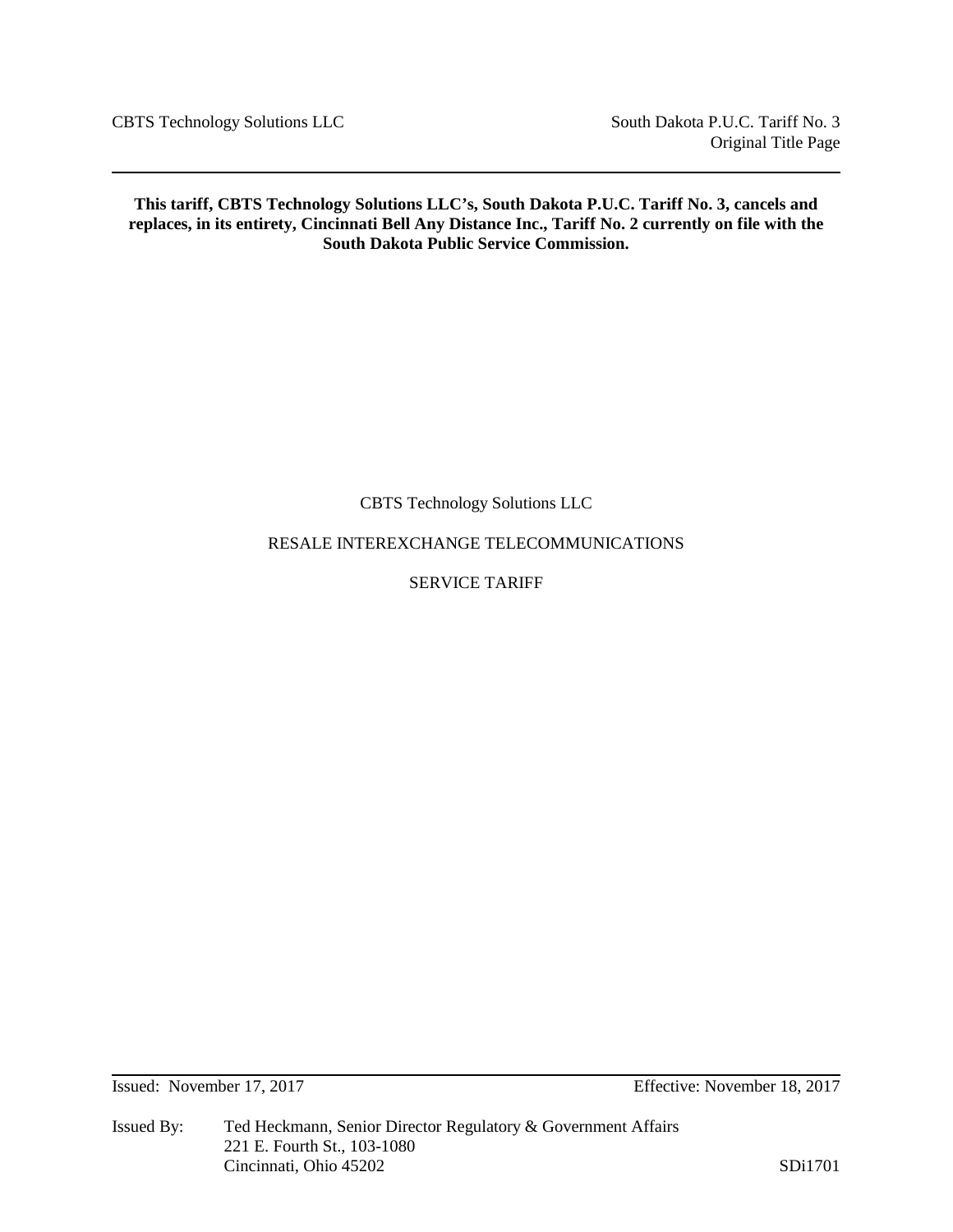# CHECK SHEET

All pages of this tariff are effective as of the date shown at the bottom of the respective sheets. Revised pages comprise all changes from the original tariff. All original and revised pages are currently in effect as of the date on the bottom of this page.

| <b>PAGE</b>  | <b>REVISION</b> |         | <b>PAGE</b> | <b>REVISION</b> |         | <b>PAGE</b> | <b>REVISION</b> |
|--------------|-----------------|---------|-------------|-----------------|---------|-------------|-----------------|
| $\mathbf{1}$ | Original        | $\ast$  | 28          | Original        | $\star$ |             |                 |
| $\mathbf{2}$ | Original        | ∗       | 29          | Original        | $\ast$  |             |                 |
| 3            | Original        | ∗       | 30          | Original        | $\ast$  |             |                 |
| 4            | Original        | $\ast$  | 31          | Original        | $\ast$  |             |                 |
| 5            | Original        | ∗       | 32          | Original        | $\ast$  |             |                 |
| 6            | Original        | ∗       | 33          | Original        | $\ast$  |             |                 |
| 7            | Original        | $\ast$  | 34          | Original        | $\ast$  |             |                 |
| 8            | Original        | ∗       | 35          | Original        | $\ast$  |             |                 |
| 9            | Original        | ∗       | 36          | Original        | $\ast$  |             |                 |
| 10           | Original        | $\ast$  | 37          | Original        | $\ast$  |             |                 |
| 11           | Original        | ∗       | 38          | Original        | $\ast$  |             |                 |
| 12           | Original        | ∗       | 39          | Original        | $\ast$  |             |                 |
| 13           | Original        | $\ast$  | 40          | Original        | $\ast$  |             |                 |
| 14           | Original        | ∗       |             |                 |         |             |                 |
| 15           | Original        | $\ast$  |             |                 |         |             |                 |
| 16           | Original        | $\ast$  |             |                 |         |             |                 |
| 17           | Original        | ∗       |             |                 |         |             |                 |
| 18           | Original        | ∗       |             |                 |         |             |                 |
| 19           | Original        | $\ast$  |             |                 |         |             |                 |
| 20           | Original        | $\ast$  |             |                 |         |             |                 |
| 21           | Original        | *       |             |                 |         |             |                 |
| 22           | Original        | $\ast$  |             |                 |         |             |                 |
| 23           | Original        | ∗       |             |                 |         |             |                 |
| 24           | Original        | ∗       |             |                 |         |             |                 |
| 25           | Original        | *       |             |                 |         |             |                 |
| 26           | Original        | *       |             |                 |         |             |                 |
| 27           | Original        | $\star$ |             |                 |         |             |                 |

\* - indicates those pages included with this filing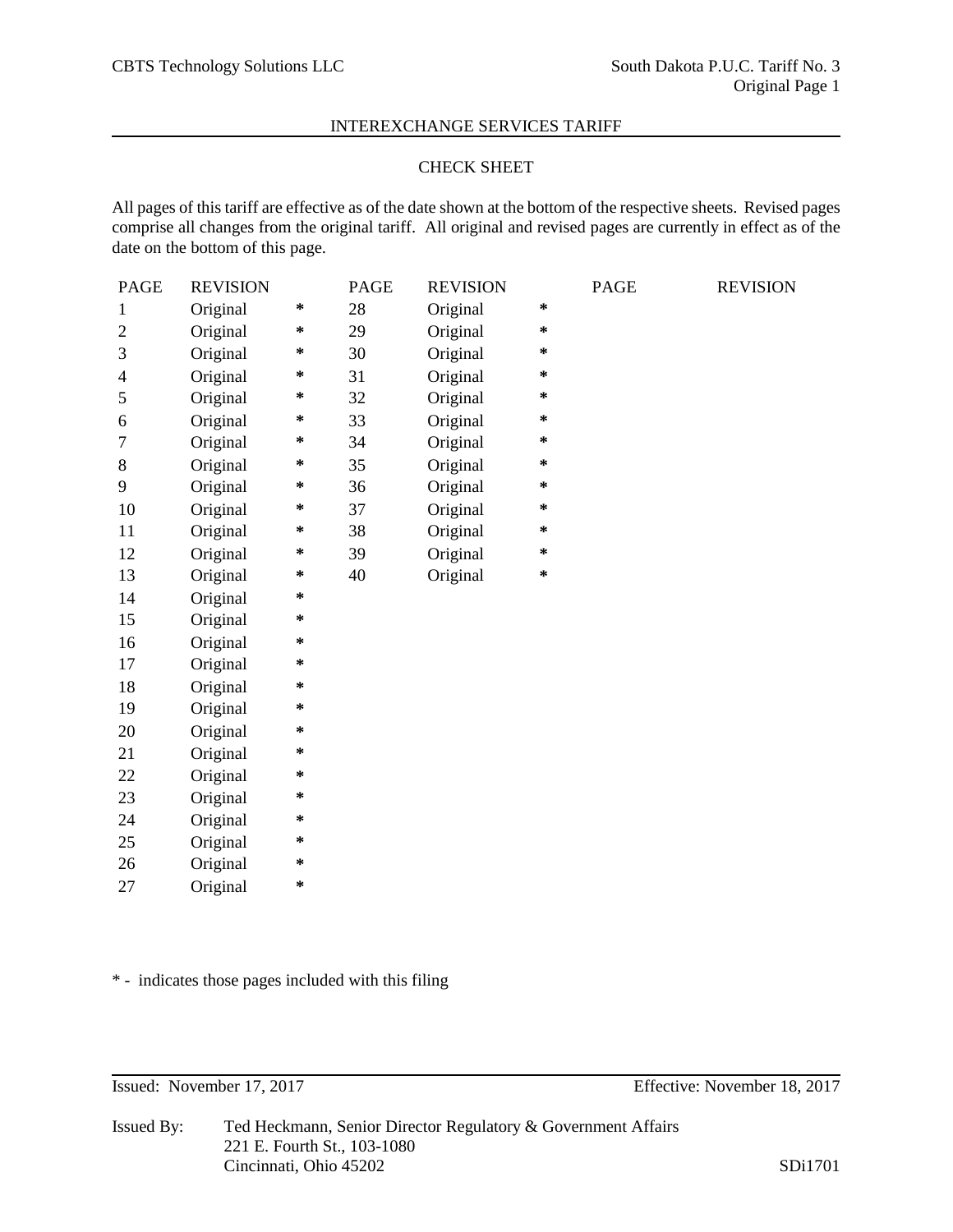# TABLE OF CONTENTS

Issued: November 17, 2017

Effective: November 18, 2017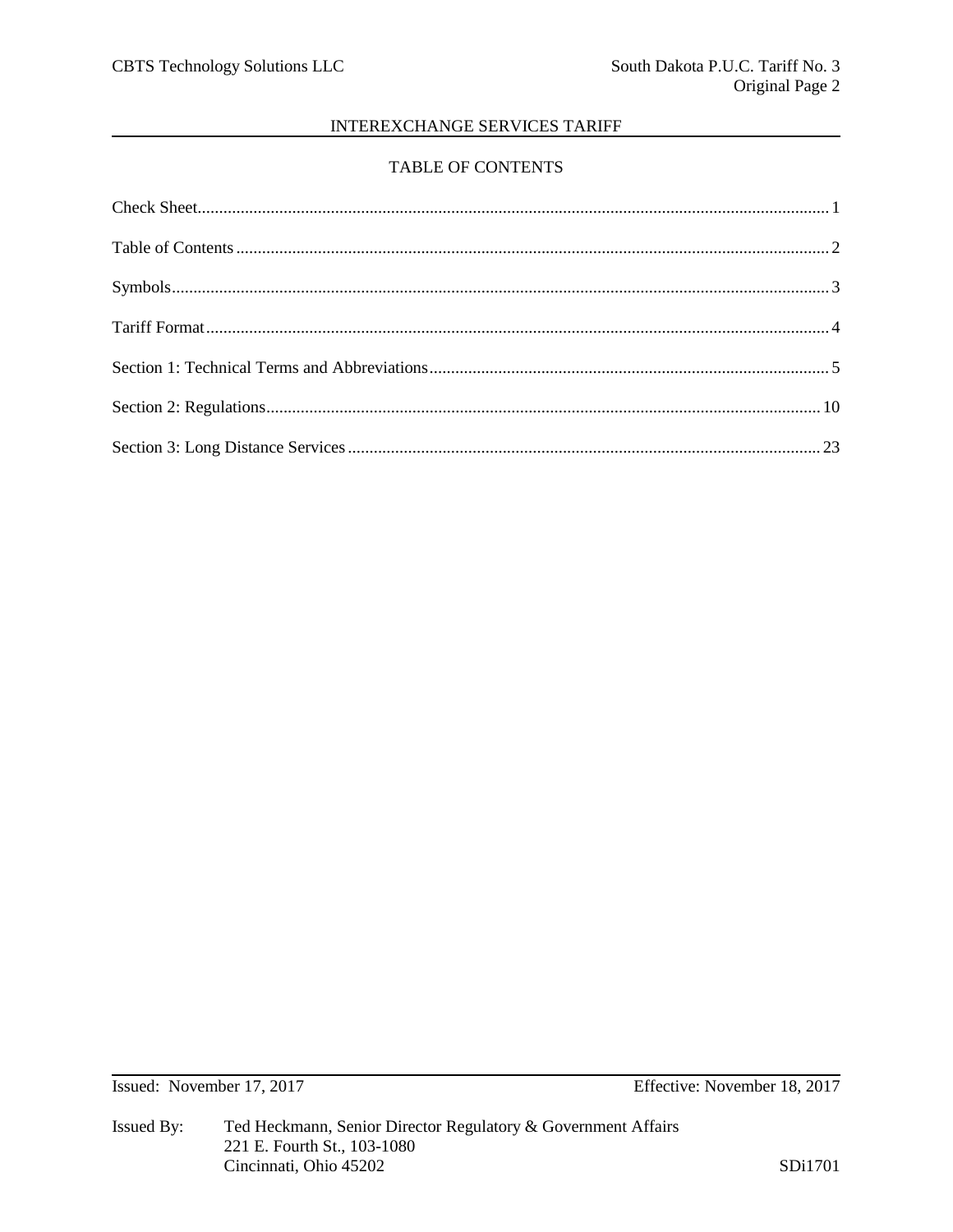# **SYMBOLS**

The following are the only symbols used for the purposes indicated below:

- C Change in regulation or rate structure.
- D Delete or discontinue
- I Increase in rate.
- M Moved from another tariff location.
- N New rate or regulation.
- R Reduction in rate.
- T Change in text or regulation but no change in rate or charge.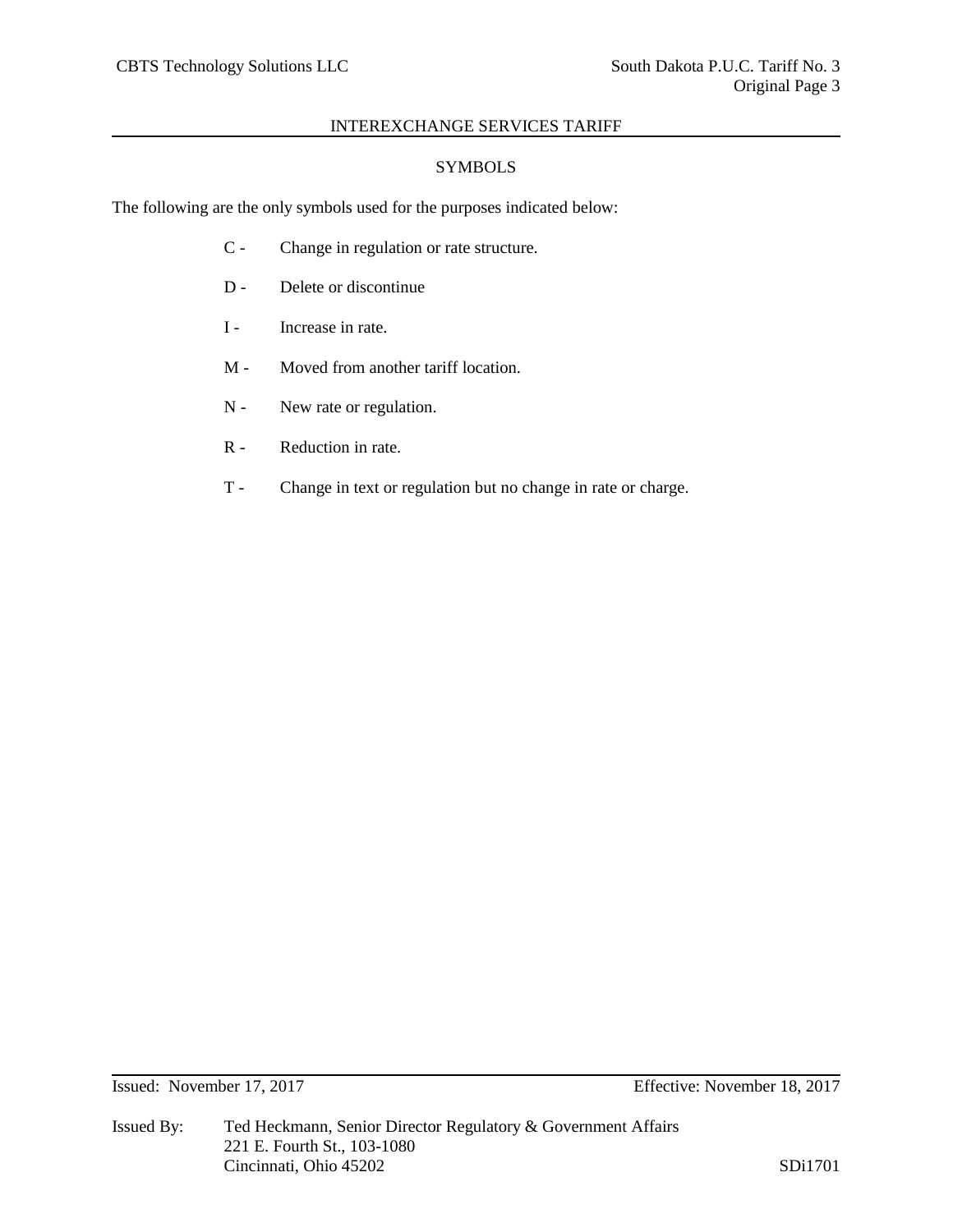# TARIFF FORMAT

- A. Page Numbering Page numbers appear in the upper right corner of the sheet. Pages are numbered sequentially. However, new pages are occasionally added to the tariff. When a new page is added between existing pages with whole numbers, a decimal is added. For example, a new page added between pages 34 and 35 would be page 34.1.
- B. Page Revisions- Revision numbers also appear in the upper right corner of the page. These numbers are used to determine the most current page version on file with the Commission. For example, 4th Revised Page 34 cancels the 3rd Revised Page 34. Consult the check sheet for the page currently in effect.
- C. Paragraph Numbering Sequence There are nine levels of paragraph coding. Each level of coding is subservient to its next higher level of coding.
	- 2 2.1 2.1.1 2.1.1.A 2.1.1.A.1 2.1.1.A.1.(a) 2.1.1.A.1.(a).I 2.1.1.A.1.(a).I.(i)
- D. Check Sheet When a tariff is filed with the Commission, an updated check sheet accompanies the filing. The check sheet lists the tariff pages, with a cross reference to the current revision number. When new sheets are added, the check sheet is changed to reflect the revision. All revisions made in a given filing are designated by an asterisk (\*). There will be no other symbols used on this sheet if these are the only changes made. The tariff user should refer to the latest check sheet to find out if a particular page is the most current on file with the Commission.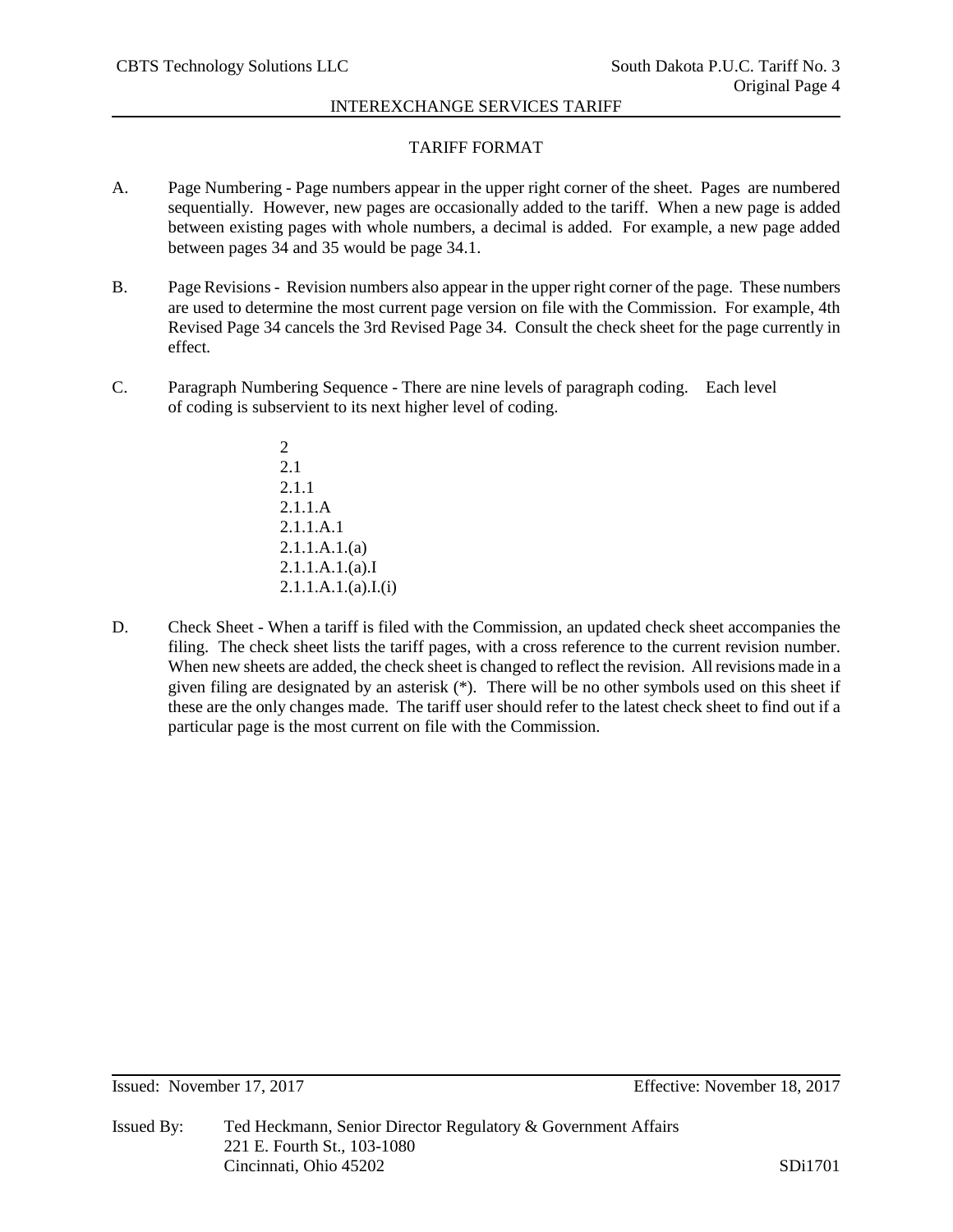# SECTION 1 - TECHNICAL TERMS AND ABBREVIATIONS

#### 1.1 Definitions

Application for Service - a standard order form which includes all pertinent billing, technical and other descriptive information which will enable the carrier to provide the communication service.

ASR (Access Service Request) - Service order processed to the underlying local exchange or interexchange carrier.

Authorization Code - a numerical code, one or more of which are assigned to a customer to enable a reseller to identify use of service on its account and to bill the customer accordingly for such service. Multiple authorization codes may be assigned to a customer to identify individual users or groups of users on its account.

Authorized User - a person, firm, corporation or other entity authorized by the customer to receive or send communications.

Automatic Dialing Device - an apparatus provided by the carrier which, when attached to customer's telephone equipment, dials the carrier's facilities, emits an authorization code, and forwards the called number to the carrier's facilities.

Bandwidth - the total frequency band allocated for a channel.

Business Customer - any Customer of the Company who is not a Residential Customer as described herein.

Busy Hour - the two consecutive half hours during which the greatest volume of traffic is handled.

Cancellation of Order - a customer-initiated request to discontinue processing a service order, either in part or in its entirety, prior to its completion.

Carrier - CBTS Technology Solutions LLC, unless specifically stated otherwise.

Casual Caller - A caller that has not affirmatively selected the Company as its choice of a long distance service provider in advance of placing a long distance call.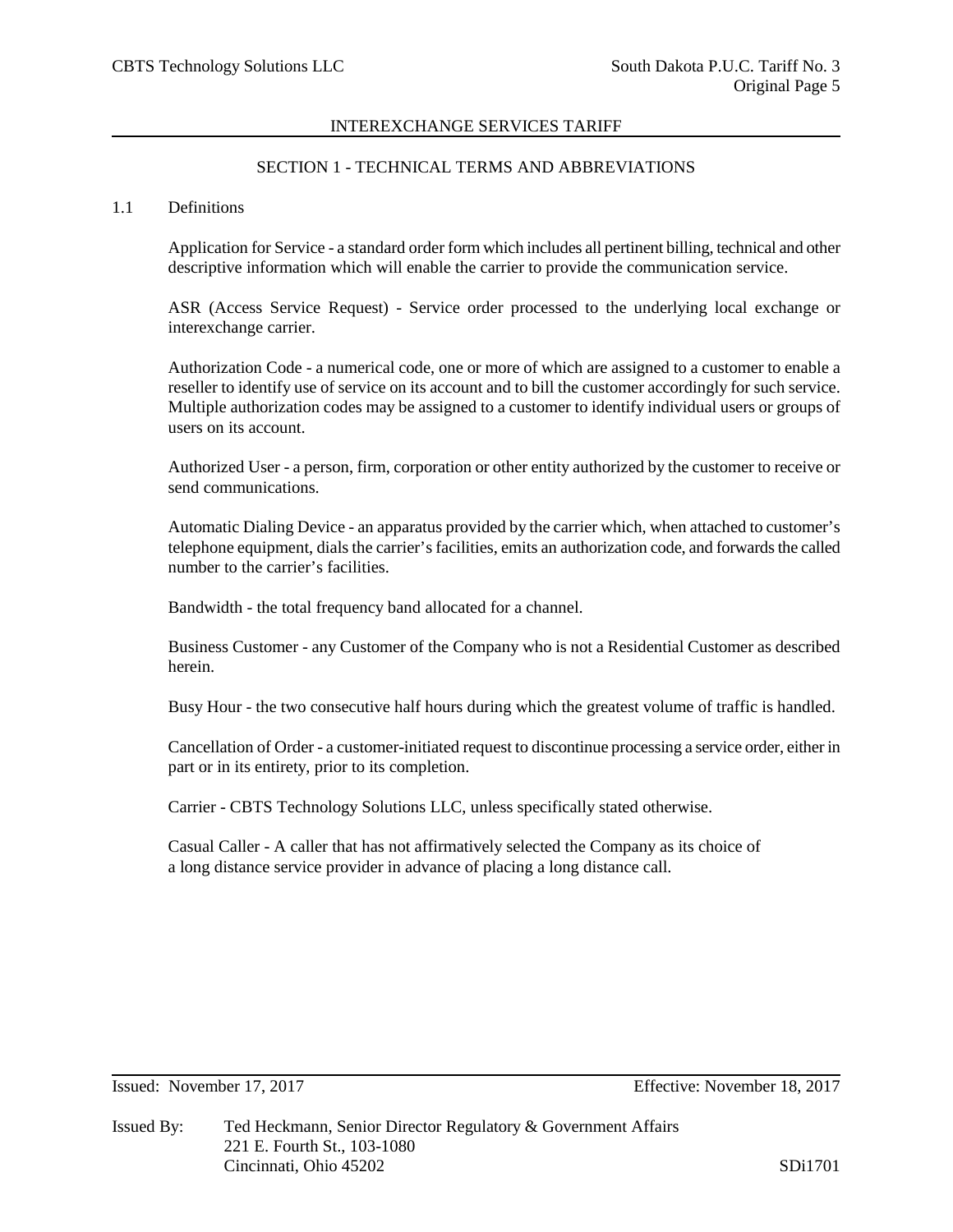# SECTION 1 - TECHNICAL TERMS AND ABBREVIATIONS, (CONT'D.)

## 1.1 Definitions, (cont'd.)

Company - CBTS Technology Solutions LLC, sometimes referred to as "carrier."

Completed Calls- calls answered at the distance end. If a customer is charged for an incomplete call, the Company will issue a one minute credit upon the customer's request.

Custom Account Coding - key, legend or table created by the customer for a unique project or account numbers for its private use.

Customer - the person, firm, corporation or other entity that orders or uses service and is responsible for payment of the rates and charges under a contract or this tariff.

Customer Premises Equipment - communications equipment located at the customer's premises. Such equipment may be provided by the customer or by The Company.

Day Rate Period - unless otherwise specified in this tariff, the Day Rate Period applies during the hours of 8:00 a.m. to, but not including 5:00 p.m., Monday through Friday.

Dedicated Port - a port on reseller's switch which is dedicated, at extra charge, to customer's exclusive use, and which is connected to the customer's premises by a private line furnished by the customer or the customer's serving local exchange company.

Delinquent or Delinquency - an account for which a bill or payment agreement for services or equipment has not been paid in full on or before the due date. Amounts due and unpaid after the due date may be subject to a late payment charge.

Disconnect - to render inoperable or to disable circuitry thus preventing outgoing and incoming toll communications service.

Dialed Number Information Service (DNIS) - A toll free service option, under which Carrier electronically transmits to Customer, identifying digits (up to 10 digits) that indicate which number was dialed when multiple numbers terminate on the same trunk group.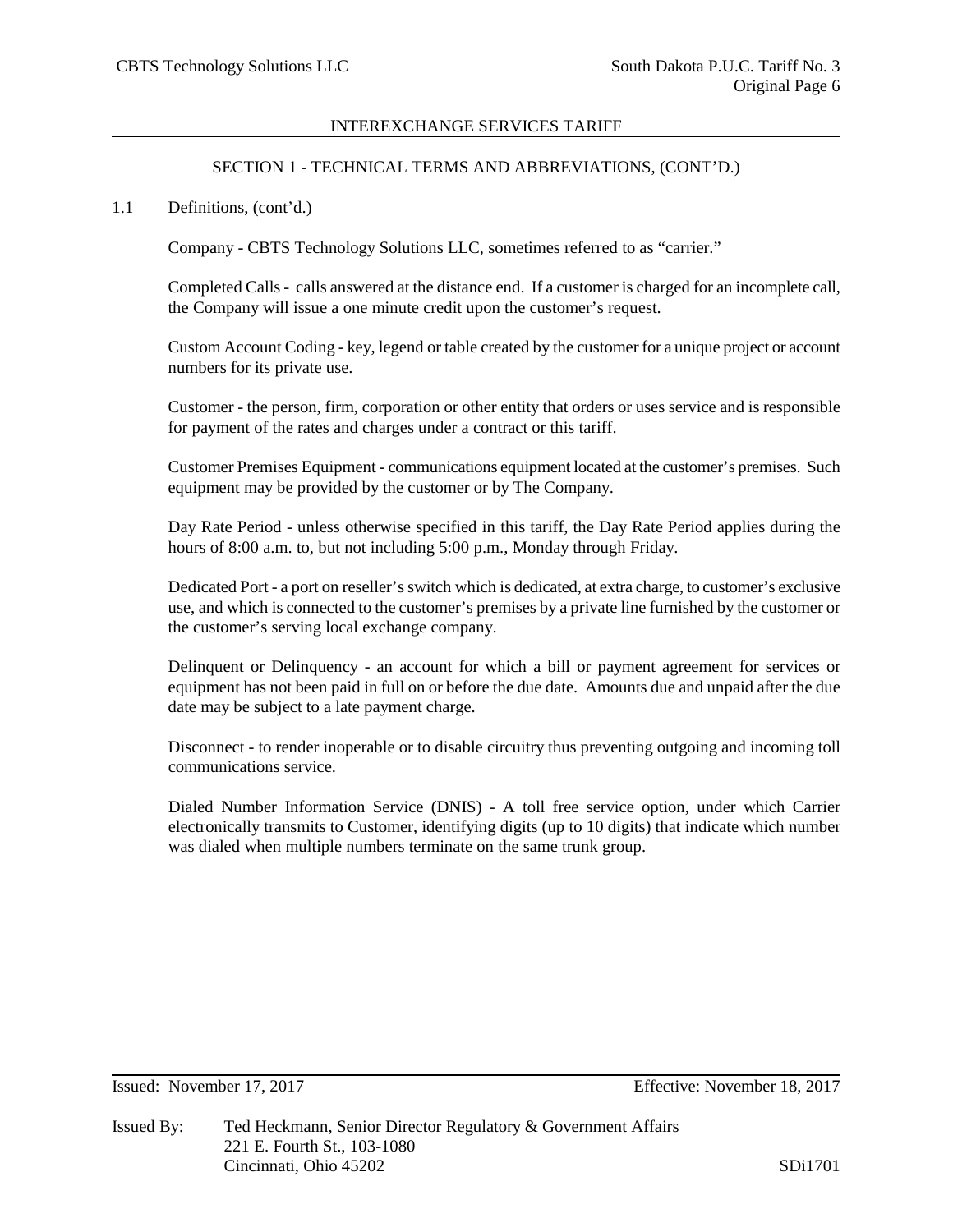## SECTION 1 - TECHNICAL TERMS AND ABBREVIATIONS, (CONT'D.)

## 1.1 Definition, (cont'd.)

Evening Rate Period - unless otherwise specified in this tariff, the Evening Rate Period applies during the hours of 5:00 p.m. to, but not including 11:00 p.m., Sunday through Friday.

Excessive Call Attempt - a customer attempt to call over the carrier's network using an invalid authorization code during a measured 15 minute period, within which 10 or more incomplete call attempts are made by the customer from the same customer line, and where those attempts do not complete because the customer has not used a valid authorization code.

Holidays - for the purposes of this tariff recognized holidays are New Year's Day, Memorial Day, Independence Day, Labor Day, Thanksgiving Day and Christmas day.

Holiday Rate Period - the evening rate will apply to calls made on the Company recognized holidays, provided, however, that calls made on holidays during the Night/Weekend Rate Period shall be billed at the lower of the Evening Rate and the Night/Weekend Rate.

Interexchange Utility - a utility, resale carrier or other entity that provides intrastate telecommunications services and facilities between exchanges within the state, without regard to how such traffic is carried. A local exchange utility that provides exchange service may also be considered an interexchange utility.

Local Distribution Area - metropolitan locations served by the Company which have been defined by the local exchange telephone company as a local calling area under its local exchange tariff.

Measured Use Service - the provision of long distance measured time communications telephone service to customers who access the carrier's services at its switching and call processing equipment by means of access facilities obtained from another carrier by the customer or otherwise provided at its own expense (the customer is responsible for arranging for the access line).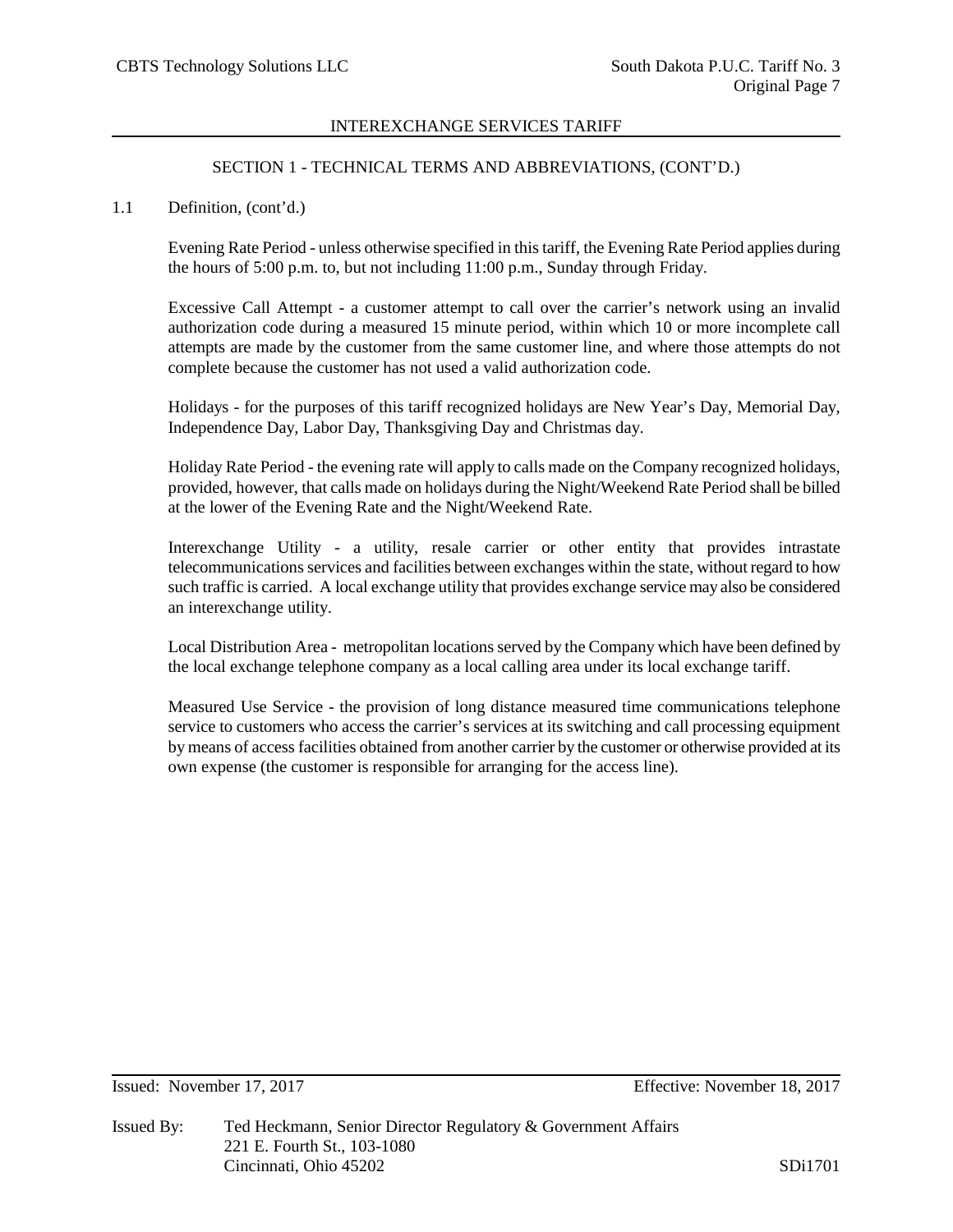# SECTION 1 - TECHNICAL TERMS AND ABBREVIATIONS, (CONT'D.)

1.1 Definitions, (cont'd.)

Message - a completed telephone call by a customer or end user.

Network Terminal - any location where the Company provides services described herein.

Night/Weekend Rate Period - unless otherwise specified in this tariff, the Night/Weekend Rate Period applies during the hours of 11:00 p.m. to, but not including 8:00 a.m., Monday through Friday; all day Saturday; and from 8:00 a.m. to, but not including 5:00 p.m. Sunday.

Normal Business Hours - the hours of 8:00 a.m. to 5:00 p.m., Monday through Friday, excluding holidays.

Physical Change - the modification of a circuit, dedicated access line, or port at the request of the customer requiring an actual material change.

Post-engineering - After provisioning of service elements.

Pre-engineering - Prior to provisioning of service elements.

Premises - the space occupied by an individual customer in a building, in adjoining buildings occupied entirely by that customer, or on contiguous property occupied by the customer separated only by a public thoroughfare, a railroad right of way or a natural barrier.

Rate - money, charge, fee or other recurring assessment billed to customers for services or equipment.

Residential Customer - For the purpose of this tariff, a Residential Customer is a Customer of the Company whose primary use of the Company's service is for personal use in a house, apartment or other residential dwelling. A Residential Customer is also a Customer who accesses the Company's service using an access line that has not been assigned a business class of service by the local service provider.

Routing Function - terminating number for toll free service may be designated by time of day, day of the week, region of originating ANI or percentage of calls.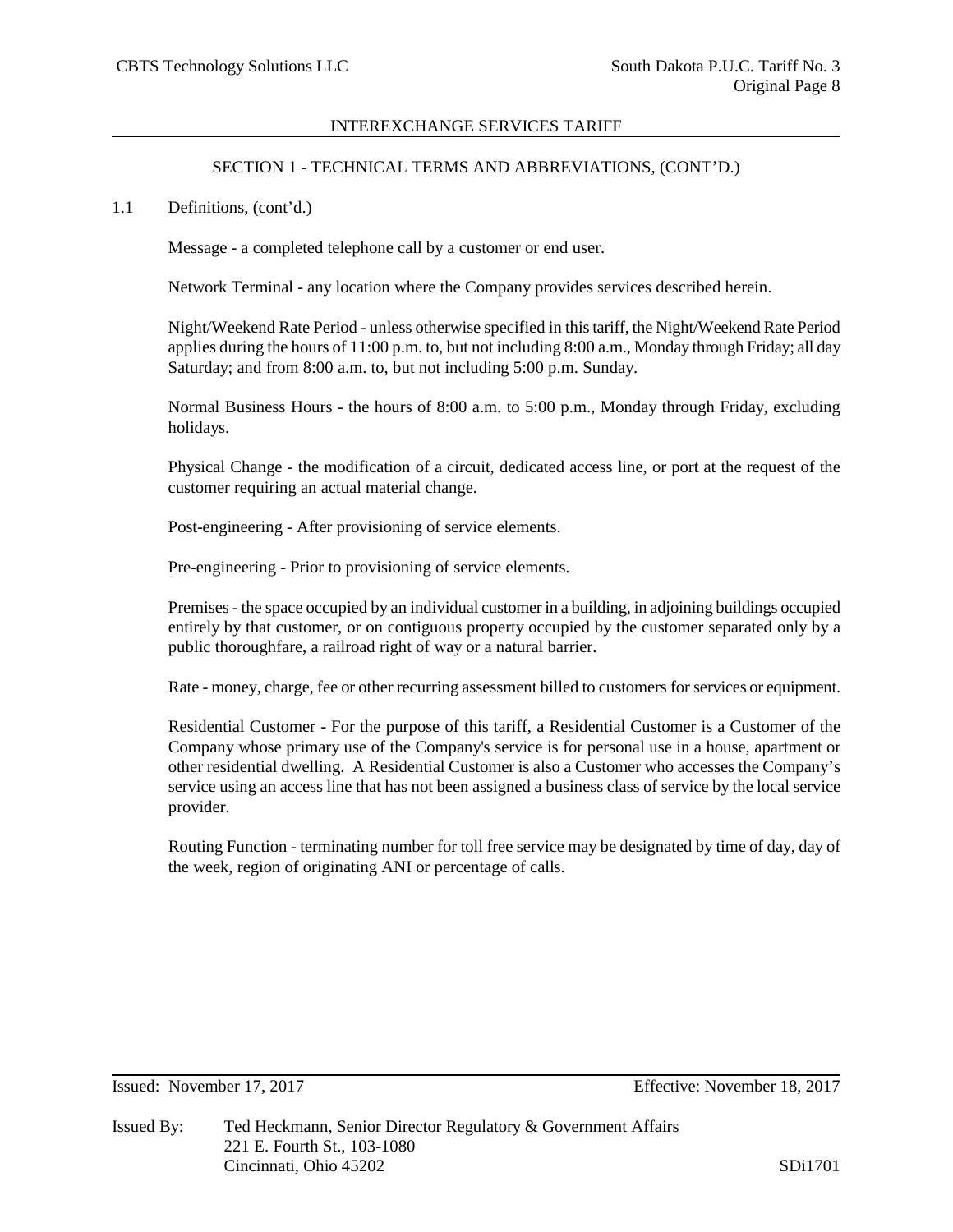# SECTION 1 - TECHNICAL TERMS AND ABBREVIATIONS, (CONT'D.)

1.1 Definitions, (cont'd.)

Suspension - temporary disconnection or impairment of service which disables either outgoing or incoming toll communications services provided by the Company.

Speed Number - a signaling arrangement by which a customer may elect to dial a pre-programmed four-digit number in place of a designated ten-digit number.

Terminal Equipment - telephone instruments, including pay telephone equipment, the common equipment of large and small key and PBX systems and other devices and apparatus, and associated wiring, which are intended to be connected electrically, acoustically or inductively to the telecommunication system.

Toll Free Service - a service that provides long distance calling to a predesignated destination where charges are the responsibility of the call terminated party.

United States - the forty-eight contiguous United States and the District of Columbia.

Validated Account Codes - account codes that have restricted access.

- 1.2 Abbreviations:
	- CPE Customer Premises Equipment
	- LATA Local Access and Transport Area
	- LDA Local Distribution Area
	- LEC Local Exchange Carrier
	- MTS Message Telecommunications Service
	- NSF Non-sufficient funds
	- PBX Private Branch Exchange
	- SAL Special Access Line
	- V&H Vertical and Horizontal Coordinates
	- WATS- Wide Area Telephone Service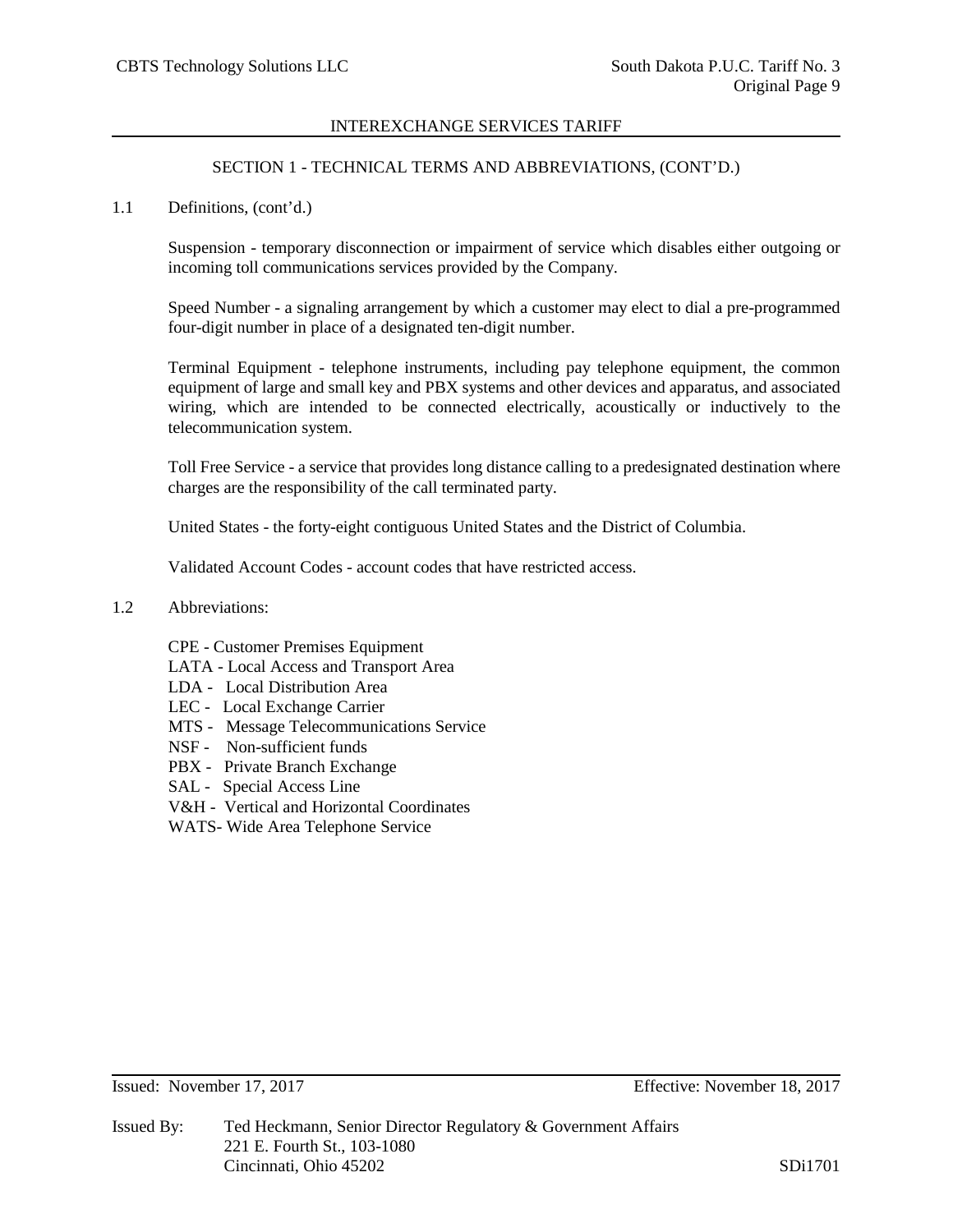## SECTION 2 – REGULATIONS

## 2.1 Undertaking of the Company

The Company provides long distance message telecommunications service to customers for their direct transmission of voice, data and other types of telecommunications.

Communications originate when the customer accesses the Company directly or through the facilities of another carrier via one or more access lines, equal access or on a dial-up basis. The Company may act as the customer's agent for ordering access connection facilities provided by other carriers or entities when authorized by the customer, to allow connection of a customer's location to the Company's network. The customer shall be responsible for all charges due for such service arrangements.

The Company's services are provided on a monthly basis, unless otherwise stated in this tariff. Services are available twenty-four (24) hours per day, seven (7) days per week.

- 2.2 Limitations on Service
	- 2.2.1 Service is offered subject to the availability of the necessary facilities and/or equipment and subject to the provisions of this tariff.
	- 2.2.2 The Company reserves the right to discontinue furnishing service upon written notice, when necessitated by conditions beyond its control or when the customer is using the service in violation of the provisions of this tariff or in violation of the law.
	- 2.2.3 To the extent that any conflict arises between the terms and conditions of a service agreement or other contract and the terms and conditions of this tariff, the tariff shall prevail.
	- 2.2.4 Title to all equipment provided by the Company under this tariff remains with the Company.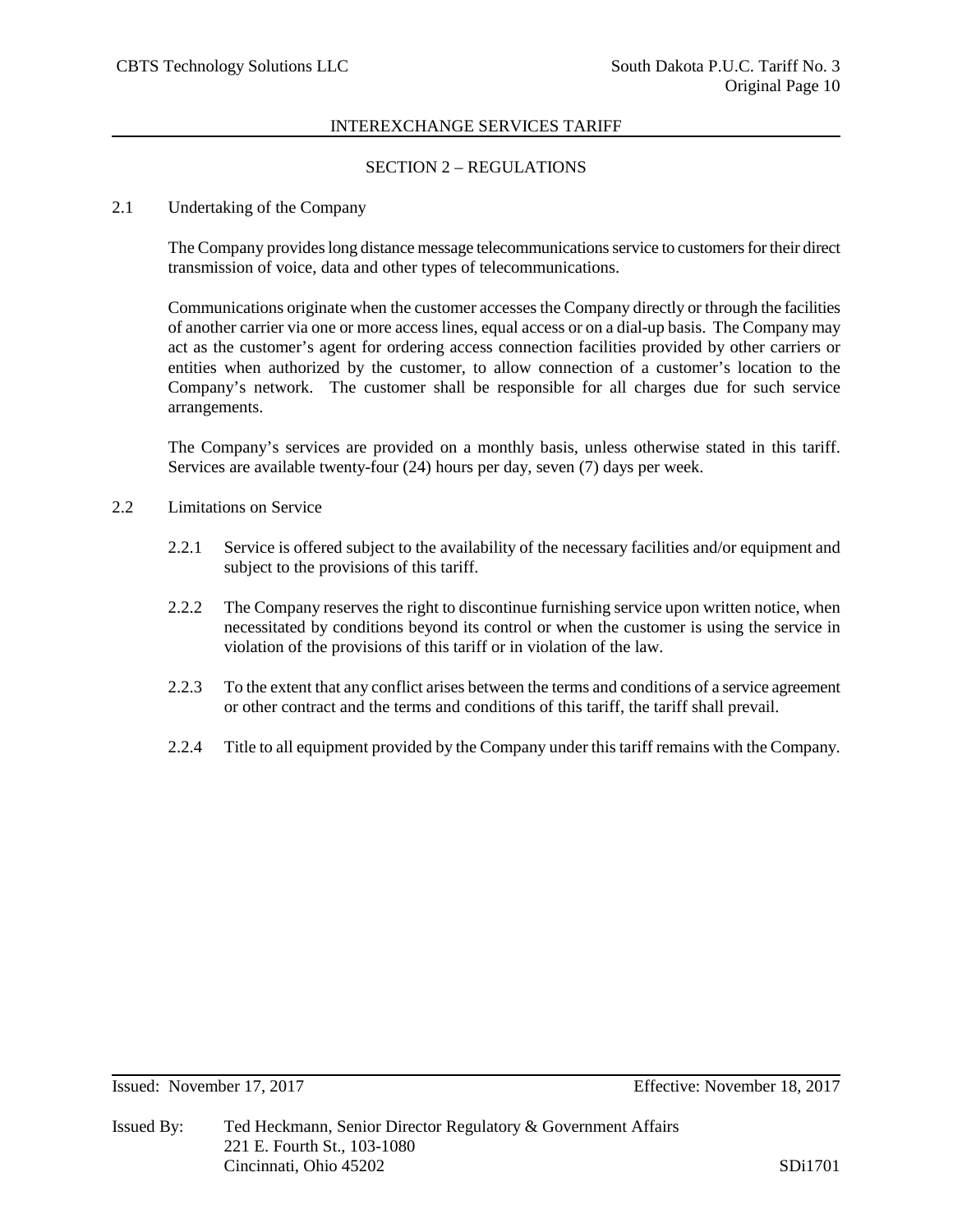# SECTION 2 – REGULATIONS, (CONT'D.)

- 2.2 Limitations on Service, (cont'd.)
	- 2.2.5 The customer may not transfer or assign the use of service provided under this tariff except with the prior written consent of the Company. Such transfer or assignment shall only apply where there is no interruption in the use or location of the service, and all regulations and conditions contained in this tariff, as well as all conditions for service, shall apply to all such permitted assignees or transferees.
	- 2.2.6 Customer may request Carrier to assign one or more sub-accounts for billing purposes, and to direct sub-account invoices to customer's affiliates or other designated entities for payment. Such requests shall not affect the liability of the customer, who shall remain solely liable to the Company for payment of all invoices for service requested and obtained by customer, whether invoiced by the Company to the customer, the customer's affiliates, or other designated entities.
- 2.3 Use of Service

Service may not be used for any unlawful purposes or for any purpose for which any payment or other compensation is received by the customer, except where the customer is a duly authorized and regulated common carrier.

- 2.4 Limitation of Liability
	- 2.4.1 In view of the fact that the customer has exclusive control of its communications over the facilities furnished by the Company, and other uses for which facilities may be furnished by the Company, and because of the unavoidableness of errors incident to the services and to the use of such facilities of the Company, the services and facilities furnished by the Company are subject to the regulations and limitations specified herein.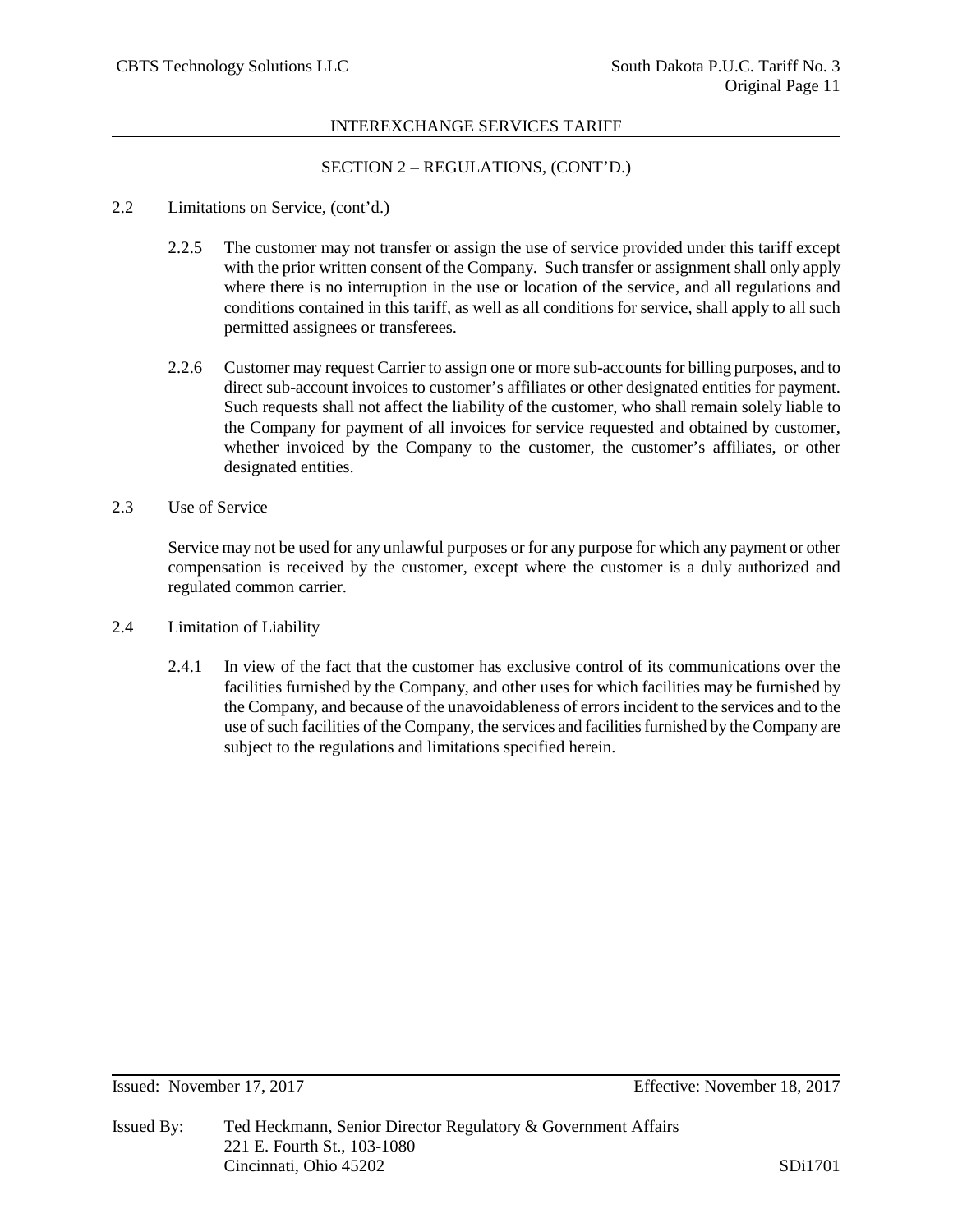## SECTION 2 - REGULATIONS, (CONT'D.)

- 2.4 Limitation of Liability, (cont'd.)
	- 2.4.2 The Company's failure to provide or maintain facilities under this tariff shall be excused by labor difficulties, governmental orders, civil commotions, acts of God and other circumstances beyond the Company's reasonable control, subject to the interruption allowance provisions under this tariff.
	- 2.4.3 Defacement of premises No liability shall attach to the Company by reason of any defacement or damage to the customer's premises resulting from the existence of the Company's equipment or facilities on such premises, or by the installation or removal thereof, when such defacement or damage is not the result of the negligence of the Company or its employees.
	- 2.4.4 Indemnification The Company's liability, if any, for its gross negligence or willful misconduct is not limited by this tariff. With respect to any other claim or suit by a customer or by any others, the customer indemnifies and saves harmless the Company against claims, losses or suits for injury to or death of any person, or damage to any property which arises from the use, placement or presence of the Company's equipment, facilities and associated wiring of the customer's premises and further the customer indemnifies and saves harmless the Company against claims for libel, slander, invasion of privacy or the infringement of copyright arising directly or indirectly from the material transmitted over the facilities of the Company or the use thereof by the customer; against claims for infringement of patents arising from combining with or using in connection with, facilities furnished by the Company and apparatus, equipment and systems provided by the customer; and against all other claims arising out of any act or omission of the customer in connection with the services or facilities provided by the Company. No agents or employees of other carriers shall be deemed to be agents or employees of the Company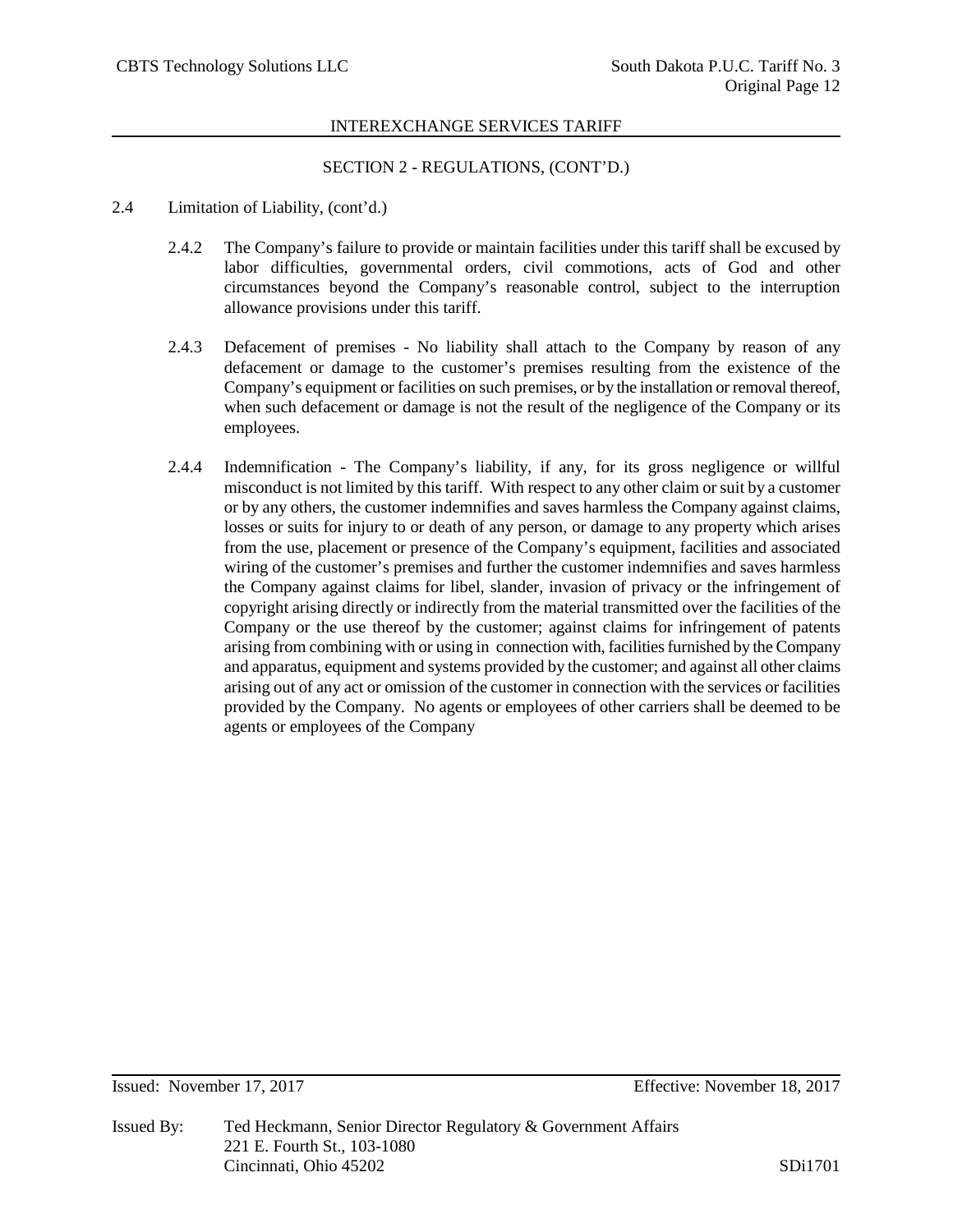# SECTION 2 - REGULATIONS, (CONT'D.)

## 2.4 Limitation of Liability, (cont'd.)

- 2.4.5 The Company's liability, if any, for its gross negligence or willful misconduct is not limited by this tariff. With respect to any other claim or suit, by a customer or any others, for damages arising out of mistakes, omissions, interruptions, delays or errors, or defects in transmission occurring in the course of furnishing service hereunder, the Company's liability, if any, shall not exceed an amount equivalent to the proportionate charge to the customer for the period of service during which such mistake, omission, interruption, delay, error, or defect in transmission or service occurs and continues. This liability shall be in addition to any amounts that may otherwise be due to the customer under this tariff as an allowance for interruptions. However, any such mistakes, omission, interruptions, delays, errors, or defects in transmission or service which are caused or contributed to by the negligence or willful act of the customer, or authorized user, or joint user, or which arise from the use of customer provided facilities or equipment shall not result in the imposition of any liability whatsoever upon the Company.
- 2.4.6 The Company shall not be liable for any damages, including usage charges, that the customer may incur as a result of the unauthorized use of authorization codes or communications equipment. The unauthorized use of communications equipment includes, but is not limited to, the placement of calls from the customer's premises, and the placement of calls through equipment controlled and/or provided by the customer, that are transmitted over the Company's network without the authorization of the customer. The customer shall be fully liable for all such usage charges.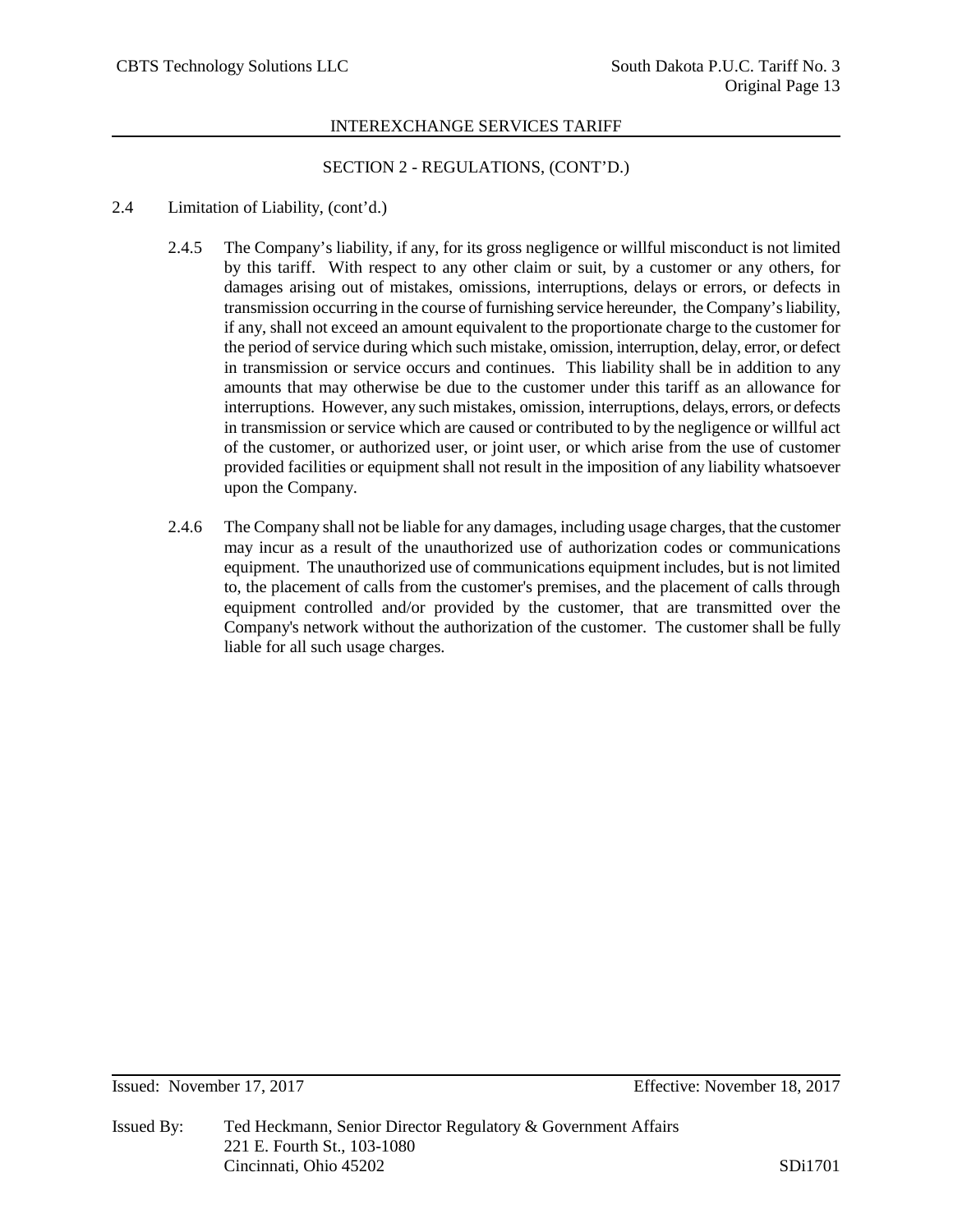## SECTION 2 – REGULATIONS, (CONT'D.)

#### 2.5 Interruption of Service

- 2.5.1 If a customer's service is interrupted other than by the negligence or willful act of the customer, and it remains out of order for eight normal working hours or longer after access to the premises is made available and after being reported to be out of order, appropriate adjustments or refunds shall be made to the customer. The amount of adjustment or refund shall be determined on the basis of the known period of interruption, generally beginning from the time the service interruption is first reported. The refund to the customer shall be a pro rata part of the monthly recurring charges (but not for per minute or per call charges) for the period of days and that portion of the service facilities rendered useless or inoperative. The refund may be accomplished by a credit on a subsequent bill for the service.
- 2.5.2 A credit allowance for interruptions of service which are not due to the Company's testing or adjusting, to the negligence of the customer, or to the failure of the channels, equipment, and/or communications systems provided by the customer, are subject to the general liability provisions set forth herein. It shall be the obligation of the customer to notify the carrier of any interruption in service. Before giving such notice, the customer shall ascertain that the trouble is not being caused by any action or omission by or within the customer's control and is not in wiring or equipment connected to the carrier terminal.
- 2.6 Restoration of Service

The use and restoration of service in emergencies shall be in accordance with the Part 64, Sub-part D of the Federal Communications Commission's rules and Regulations which specifies the priority system for such activities.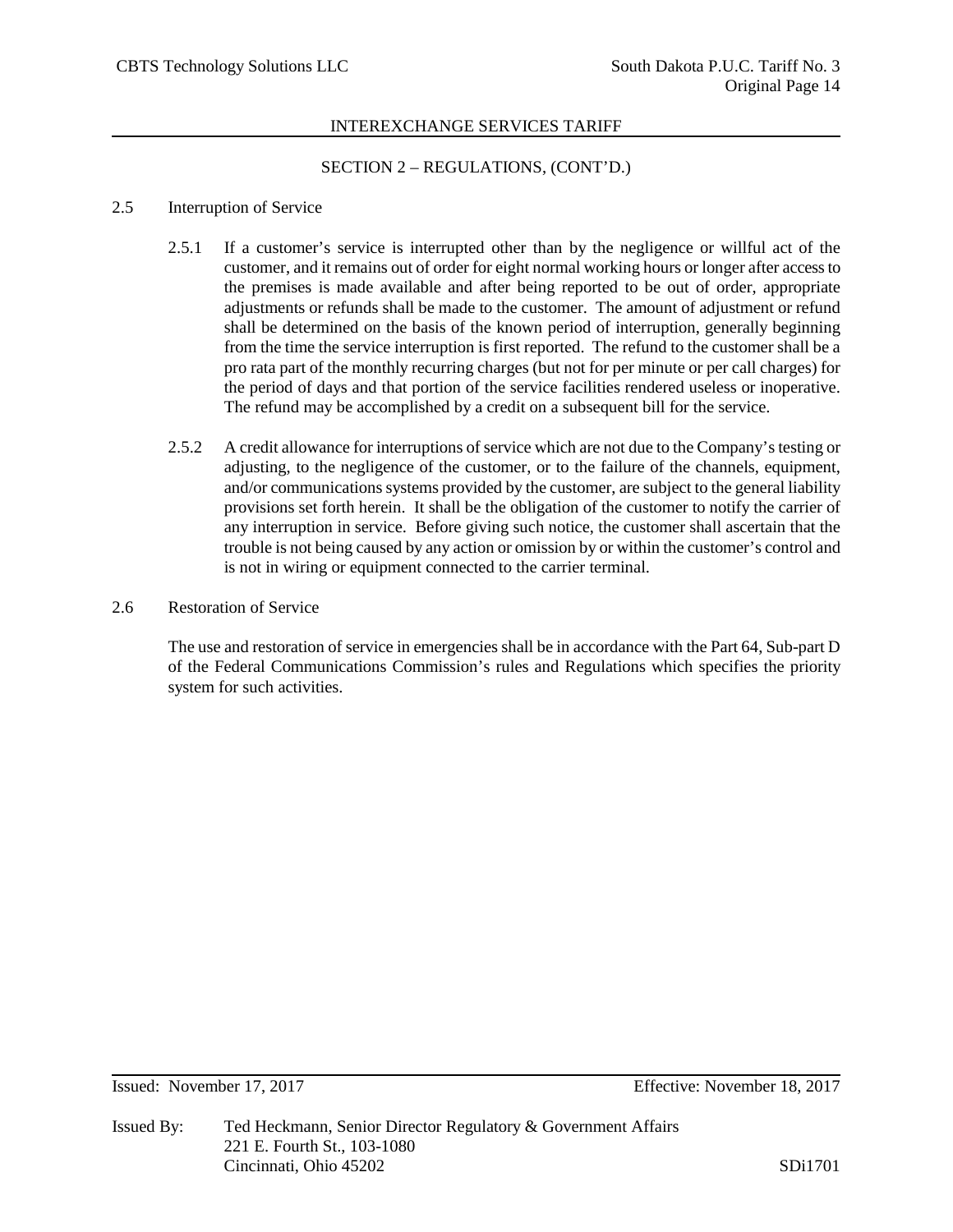## SECTION 2 – REGULATIONS, (CONT'D.)

#### 2.7 Customer Responsibility

- 2.7.1 All customers assume general responsibilities in connection with the provisions and use of the Company's service. When facilities, equipment, and/or communication systems provided by others are connected to the Company's facilities, the customer assumes additional responsibilities. All customers are responsible for the following:
	- A. The customer is responsible for placing orders for service, paying all charges for service rendered by the Company and complying with all of the Company's regulations governing the service. The customer is also responsible for assuring that its users comply with regulations.
	- B. When placing an order for service, the customer must provide:
		- 1. The names and addresses of the persons responsible for the payment of service charges, and
		- 2. The names, telephone numbers, and addresses of the customer contact persons.
	- C. The customer must pay the Company for the replacement or repair of the Company's equipment when the damage results from:
		- 1. The negligence or willful act of the customer or user;
		- 2. Improper use of service; and
		- 3. Any use of equipment or service provided by others.
	- D. After receipt of payment for the damages, the Company will cooperate with the customer in prosecuting a claim against any third party causing damage.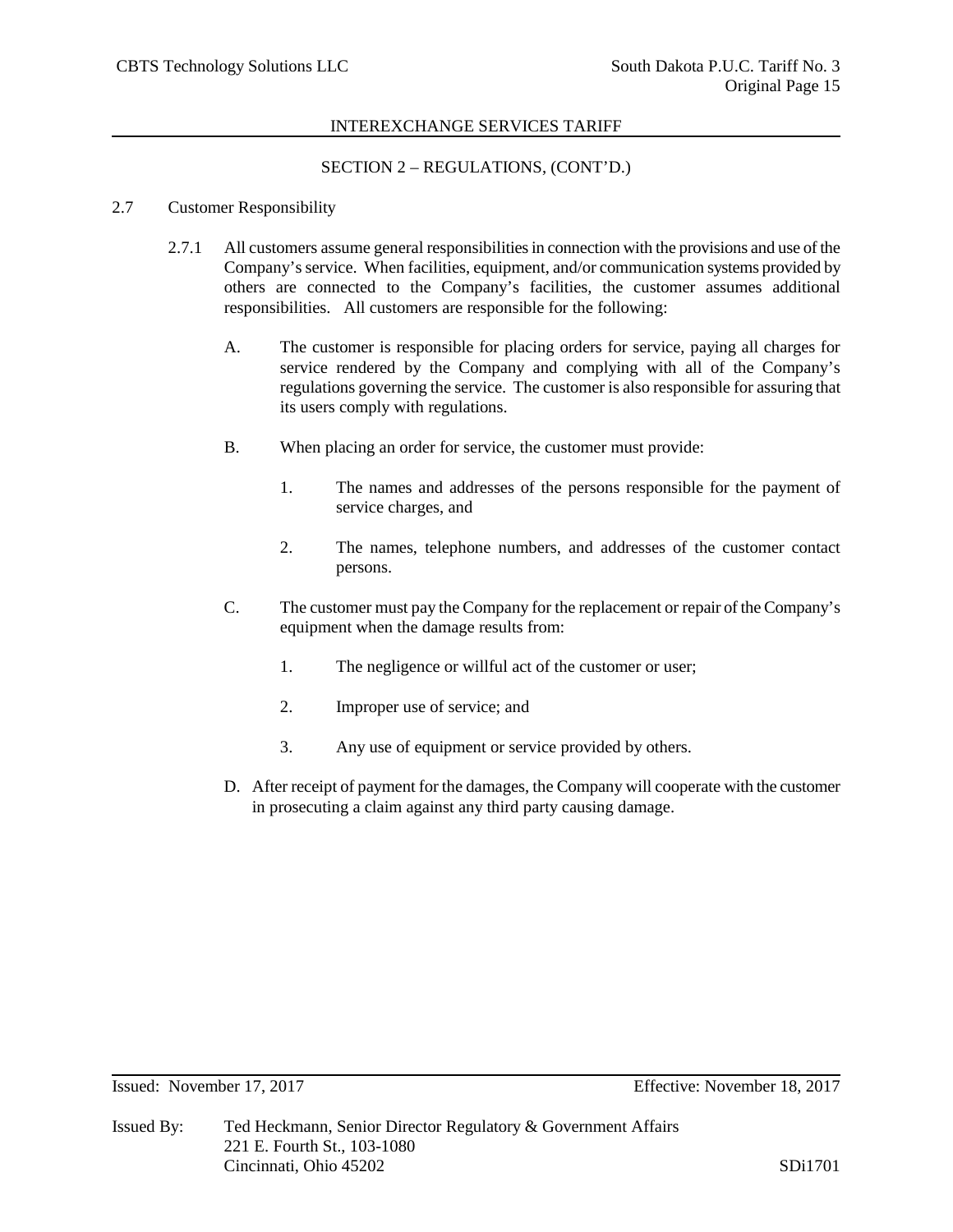# SECTION 2 – REGULATIONS, (CONT'D.)

- 2.7 Customer Responsibility, (cont'd.)
	- 2.7.2 Upon reasonable notice, the equipment provided by the Company shall be made available for such tests and adjustments as may be necessary to maintain them in satisfactory condition. No interruption allowance will be granted for the time during which such tests and adjustments are made.
	- 2.7.3 Deposits

Applicants or customers whose financial condition is not acceptable to the Company or is not a matter of general knowledge, may be required to make, at any time, a cash deposit up to an amount equaling two and one-half times (2.5x) one (1) month's actual or estimated charges for the purpose of guaranteeing final payment for service, in accordance with the rules of the Commission. Interest on cash deposits will be payable per the deposit rules and regulations prescribed by the Commission for the period during which the deposit is held. Such deposit will be refunded or credited to the customer upon termination or after one year of prompt payment for service.

2.7.4 Credit Allowance

Credit for failure of service or equipment will be allowed only when failure is caused by or occurs in equipment owned, provided and billed for, by the Company.

- A. Credit allowances for failure of service or equipment starts when the customer notifies the Company of the failure or when the Company becomes aware of the failure and ceases when the operation has been restored and an attempt has been made to notify the customer.
- B. The customer shall notify the Company of failures of service or equipment and make reasonable attempts to ascertain that the failure is not caused by the customer or in wiring or equipment connected to the terminal.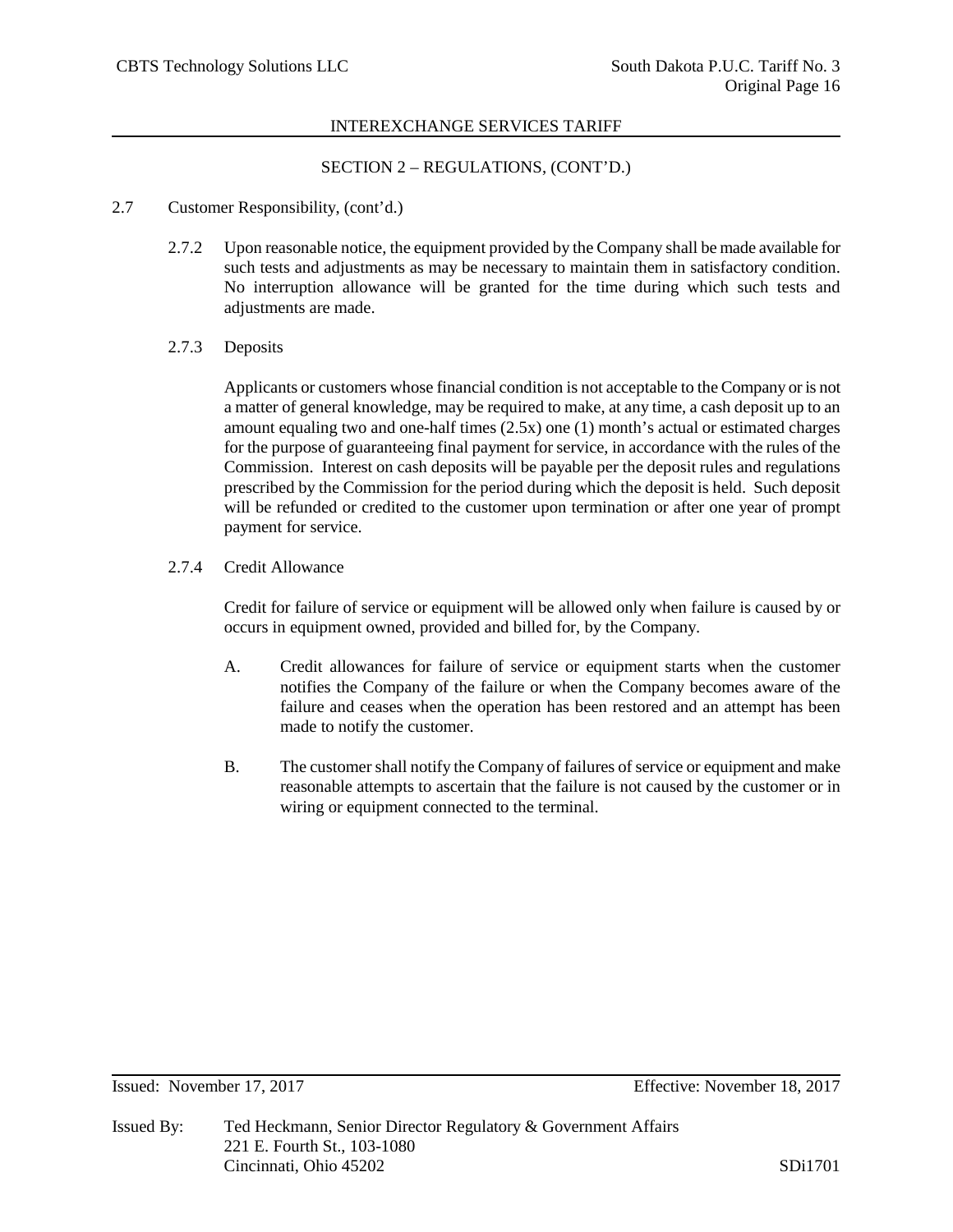SECTION 2 – REGULATIONS, (CONT'D.)

#### 2.7 Customer Responsibility, (cont'd.)

- 2.7.4 Credit Allowance, (cont'd.)
	- C. Only those portions of the service or equipment operation disabled will be credited. No credit allowances will be made for:
		- 1. Interruptions of service resulting from the Company performing routine maintenance;
		- 2. Interruptions of service for implementation of a customer order for a change in the service;
		- 3. Interruption caused by the negligence of the customer or an authorized user;
		- 4. Interruptions of service because of the failure of service or equipment due to the customer or authorized user provided facilities.
- 2.7.5 Cancellation by Customer

If a customer orders services requiring special equipment and/or facilities dedicated to the customer's use and then cancels its order before the service begins, before a completion of the minimum period mutually agreed upon by the customer and the Company, a charge will be made to the customer for the non-recoverable portions of expenditures or liabilities incurred expressly on behalf of the customer by the Company and not fully reimbursed by installation and monthly charges. If, based on such an order, any construction has either begun or been completed, but no such services provided, the non-recoverable cost of such construction shall be borne by the customer.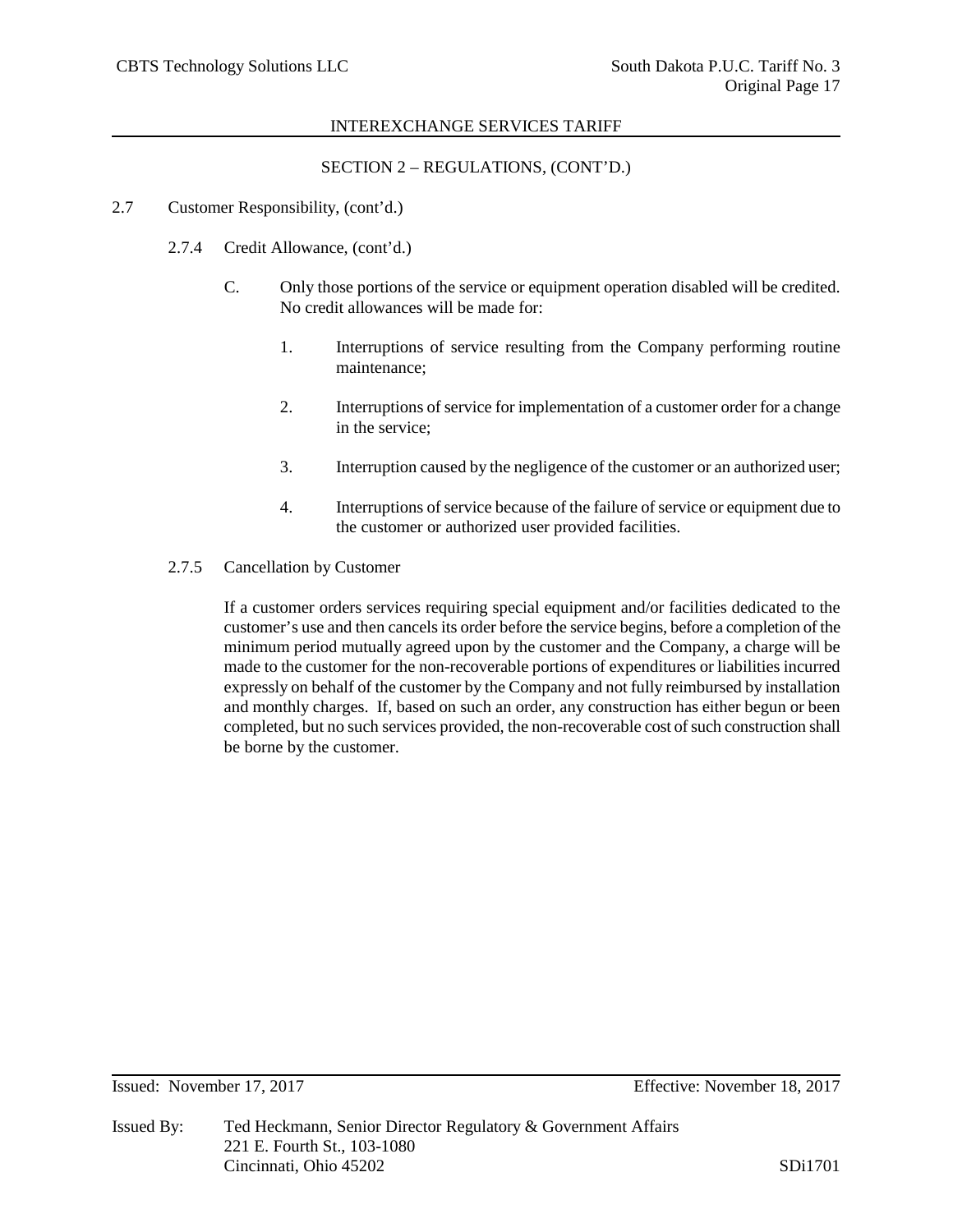# SECTION 2 – REGULATIONS, (CONT'D.)

- 2.7 Customer Responsibility, (cont'd.)
	- 2.7.6 Payment and Charges for Services

Charges for service are applied on a recurring and nonrecurring basis. Service is provided and billed on a monthly basis. Service continues to be provided until disconnection is requested by the customer in writing, or until canceled by the Company pursuant to this tariff.

A. Payment of Charges

Payment will be due upon receipt of the statement. A payment is considered delinquent thirty (30) days after rendition of the bill. A bill is considered rendered when deposited in the U.S. Mail for delivery to customer's last known address.

- 1. The customer is responsible for payment of all charges for service furnished to the customer. Charges based on actual usage during a month will be billed monthly in arrears. All fixed monthly and nonrecurring charges for services ordered will be billed monthly in advance.
- 2. Service may be denied or discontinued by the Company for non-payment of past due or delinquent amounts due the Company. Restoration of service will be subject to all applicable installation charges. Disconnection may not occur before thirty (30) days from invoice and the Company must give five (5) days written notice before any disconnection can occur.
- 2.7.7 Application of Rates

The rates for service are those in effect for the period that service is furnished.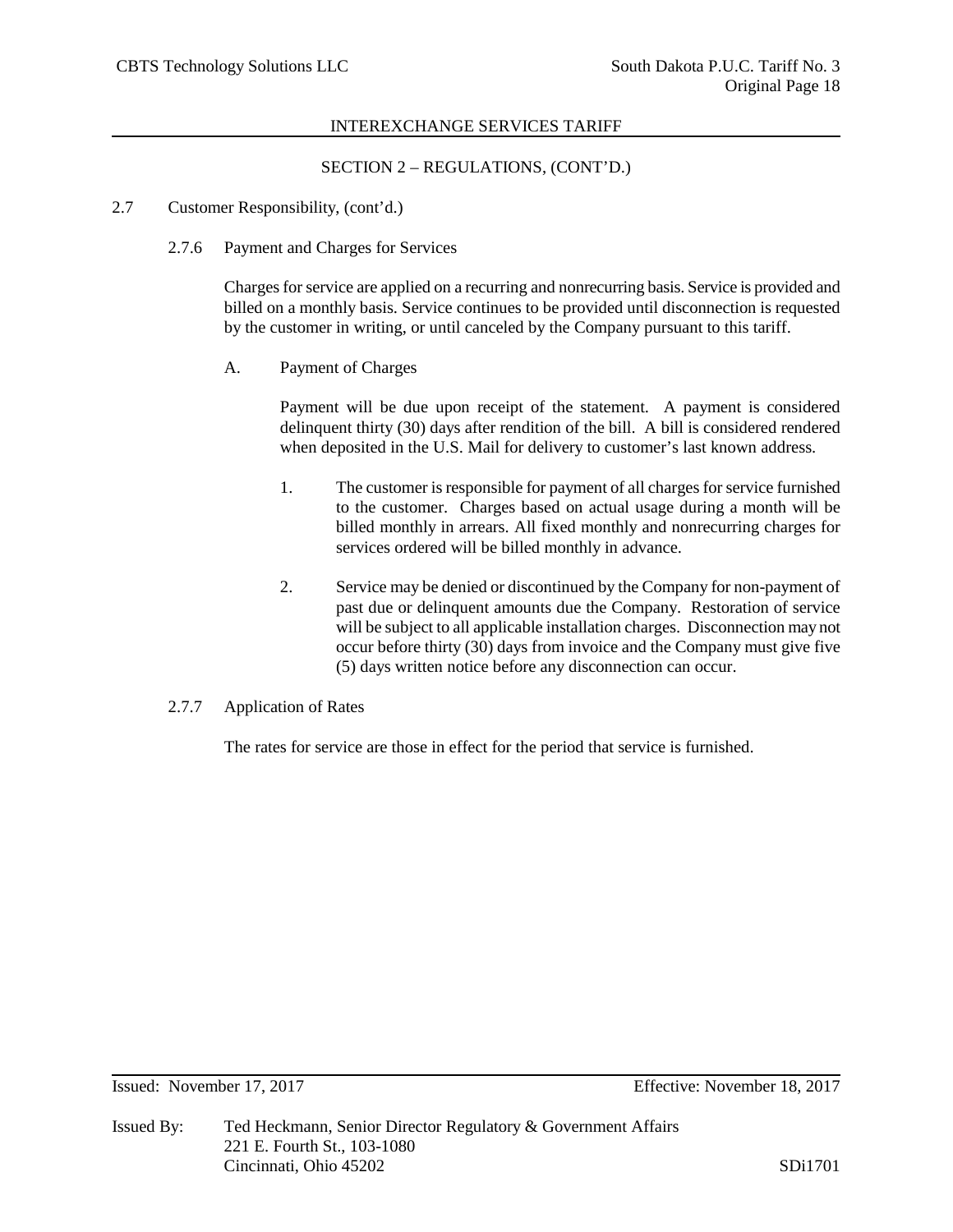# SECTION 2 - REGULATIONS, (CONT'D.)

#### 2.8 Responsibility of the Company

2.8.1 Calculation of Credit Allowance

Under the limitations of section 2.7.4, when service is interrupted the credit allowance will be computed on the following basis.

- A. No credit shall be allowed for an interruption of less than two hours.
- B. The customer shall be credited for an interruption of two hours or major fraction thereof that the interruption continues.
- C. Where there has been an outage, and a minimum usage charge applies, and the customer fails to meet the minimum usage, a credit shall be applied against that minimum. The credit shall equal 1/360th of the monthly minimum charges associated with the portion of service disabled for each period of two hours or major fraction thereof that the interruption continues.
- 2.8.2 Cancellation of Credit

Where the Company cancels a service or the provision of equipment and the final service period is less than the monthly billing period, a credit will be issued for any amounts billed in advance, prorated at 1/30th of the monthly recurring charge for each day the service was rendered or the equipment was provided. This credit will be issued to the customer or applied against the balance remaining on the customer's account.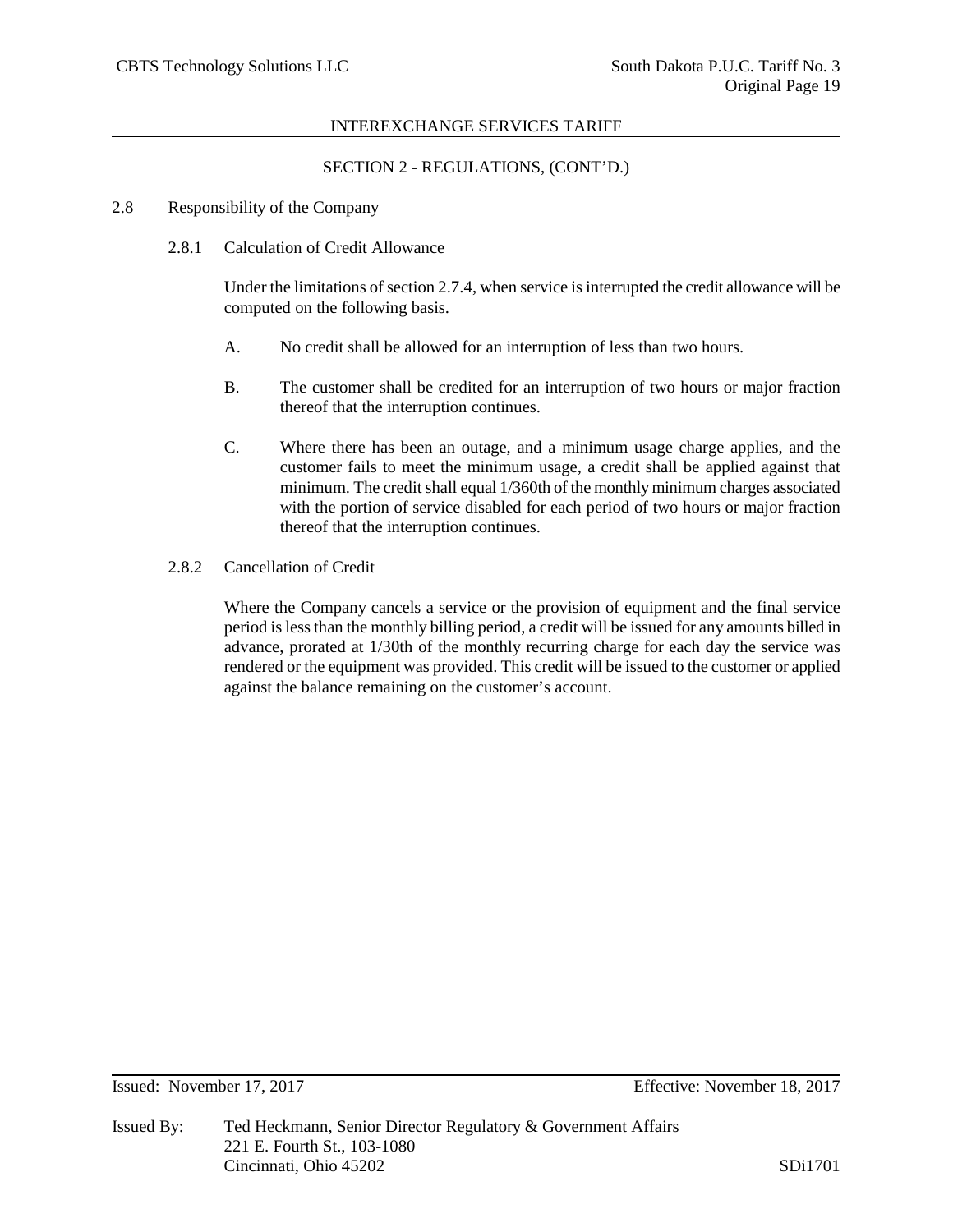## SECTION 2 - REGULATIONS, (CONT'D.)

- 2.8 Responsibility of the Company, (cont'd.)
	- 2.8.3 Disconnection of Service by the Company

Upon five (5) days written notice, the Company may discontinue service or cancel an application for service without incurring any liability for any of the following reasons:

- A. Non-payment of any sum due to the Company for service for more than thirty days beyond the date of rendition of the bill for such service;
- B. Violation of any regulation governing the service under this tariff;
- C. Violation of any law, rule, or regulation of a government authority having jurisdiction over the service; or
- D. The Company is prohibited from furnishing services by order of a court or other government authority having jurisdiction.
- E. Customer uses equipment is such a manner as to adversely affect the Company's equipment or service to others.
- 2.8.4 Fractional Charges

Charges for a fractional part of a month (which follows a full month) are calculated by counting the number of days remaining in the billing period after service is furnished or has been discontinued. The number of days remaining in the billing period are counted starting with the day after the service was furnished or discontinued. Divide that figure by thirty days. The resultant fraction is then multiplied by the monthly charge to arrive at the fractional monthly charge.

2.8.5 Insufficient Fund Checks

Customers will be charged \$20.00 on all checks issued to the Company which are returned due to insufficient funds. At the discretion of the Company, the insufficient funds check charge may be waived under appropriate circumstances (e.g. a bank error).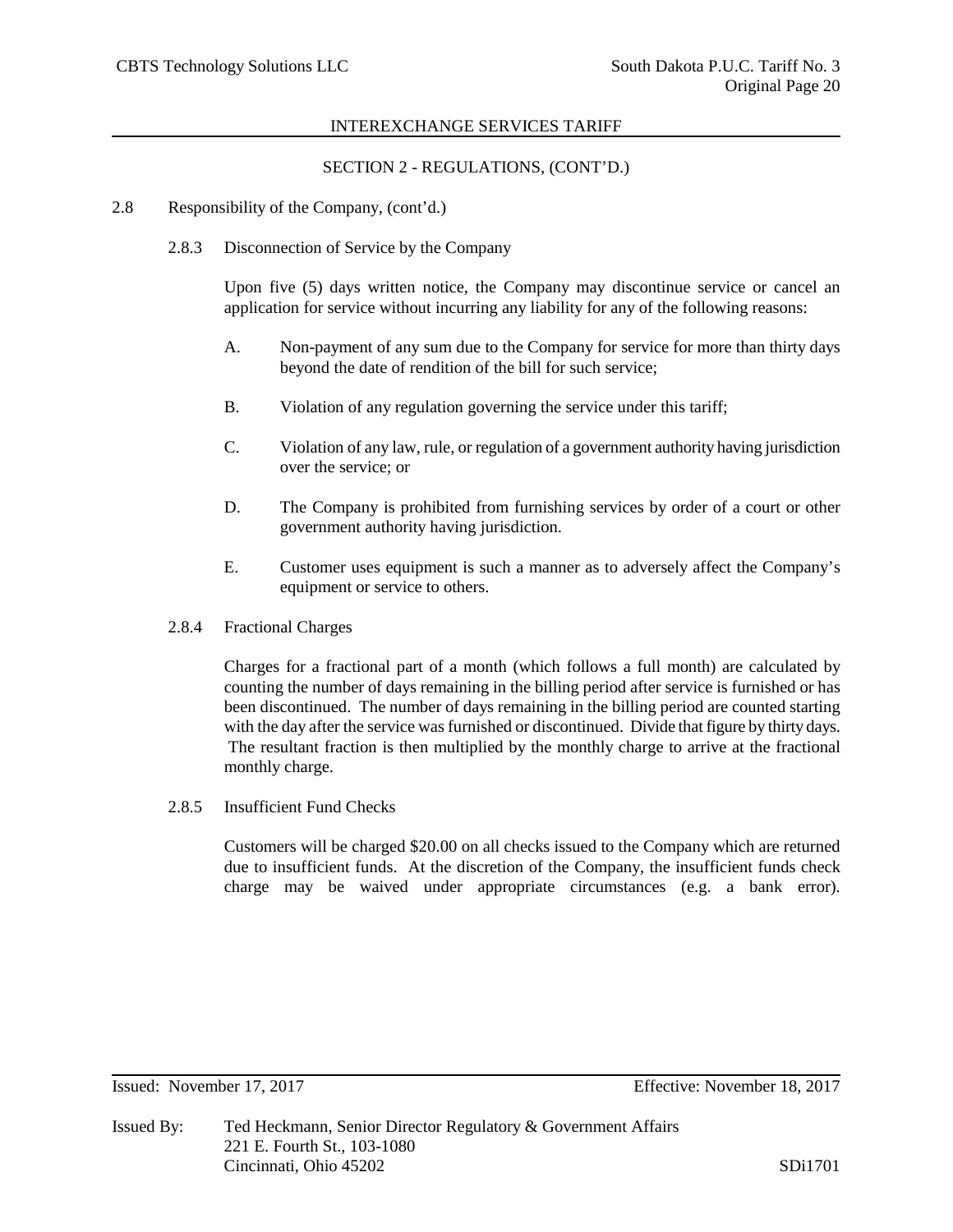# SECTION 2 - REGULATIONS, (CONT'D.**)**

#### 2.9 Taxes and Fees

- 2.9.1 All state and local taxes (e.g., gross receipts tax, sales tax, municipal utilities tax) are not included in the rates under this tariff, but shall be listed as separate line items on the customer's bill.
- 2.9.2 To the extent that a municipality, other political subdivision or local agency of government, or commission imposes and collects from the Company a gross receipts tax, occupation tax, license tax, permit fee, franchise fee, or regulatory fee, such taxes and fees shall, as allowed by law, be billed pro rata to the customer receiving service from the Company within the territorial limits of such municipality, other political subdivision or local agency of government.
- 2.9.3 Service shall not be subject to taxes for a given taxing jurisdiction if the customer provides the Company with written verification, acceptable to the Company and to the relevant taxing jurisdiction, that the customer has been granted a tax exemption.
- 2.9.4 The Company may adjust its rates or impose additional rates on its customer to recover amounts it is required by governmental or quasi-governmental authorities to collect from or pay to others. The Company may also adjust its rates or impose additional rates to cover the administrative cost of collecting such charges or paying compensation to other entities. Examples of such programs include, but are not limited to, the Universal Service Fund (USF), the Presubscribed Interexchange Carrier Charge (PICC), and compensation to pay telephone service providers for the use of their pay telephones to access the Company's services.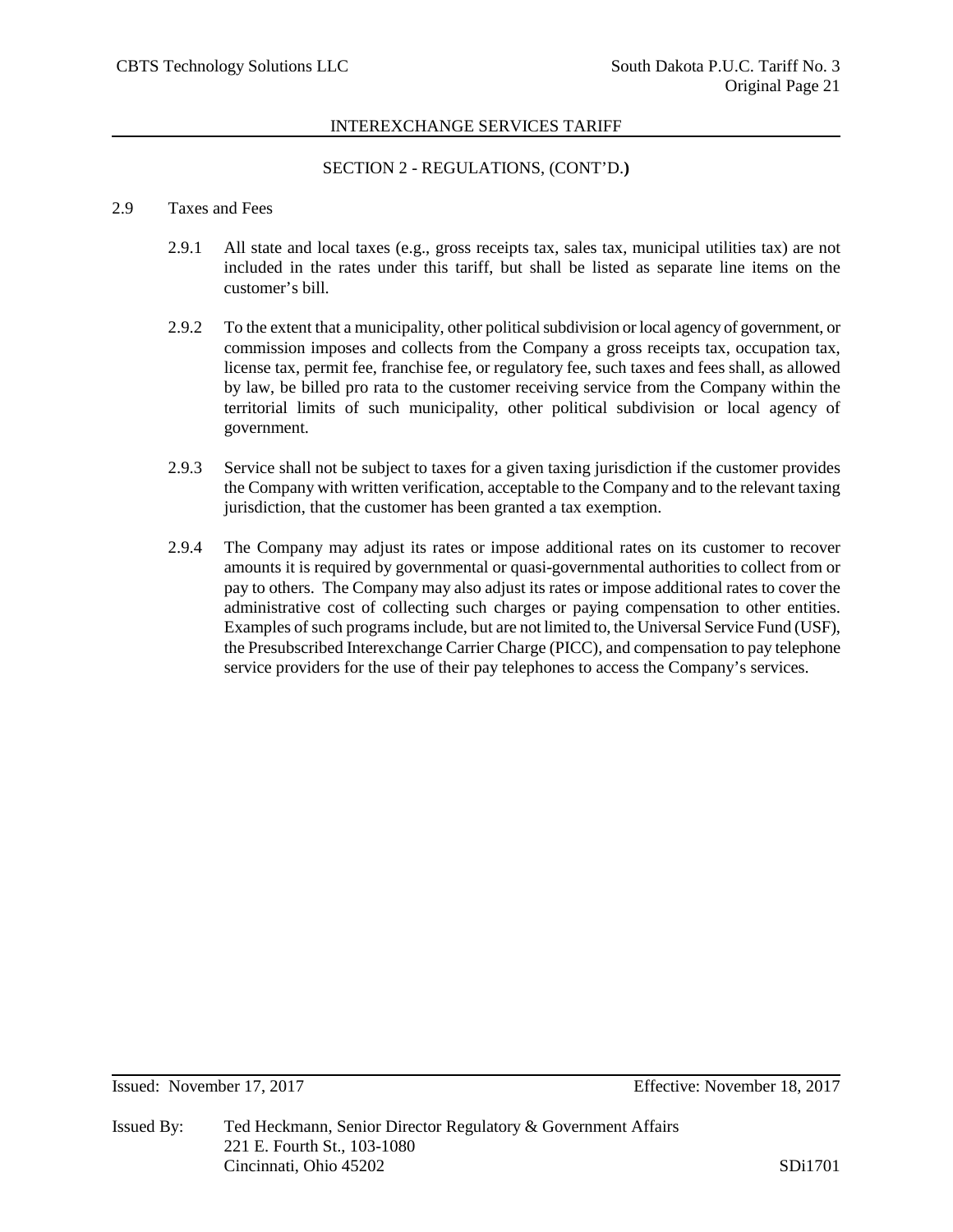# SECTION 2 - REGULATIONS, (CONT'D.)

## 2.10 Unauthorized Carrier Change Charge

Carrier will assess Reseller a \$200.00 Unauthorized Carrier Change Charge (UCCC) for each Primary Interexchange Carrier (PIC) made without prior valid authorization which results in Carrier being named in a complaint filed with a state or federal regulatory authority or counsel. Continued acts of unauthorized PIC's by any Reseller shall be considered grounds for refusing to provide service to that Reseller.

# 2.11 Unauthorized Service Change Charge

Carrier will assess Reseller a \$200.00 Unauthorized Service Change Charge (USCC) for each unauthorized addition of services on an end user's bill which results in Carrier being named in a complaint filed with a state or federal regulatory authority or counsel. Continued acts of unauthorized service changes by any Reseller shall be considered grounds for refusing to provide service to that Reseller.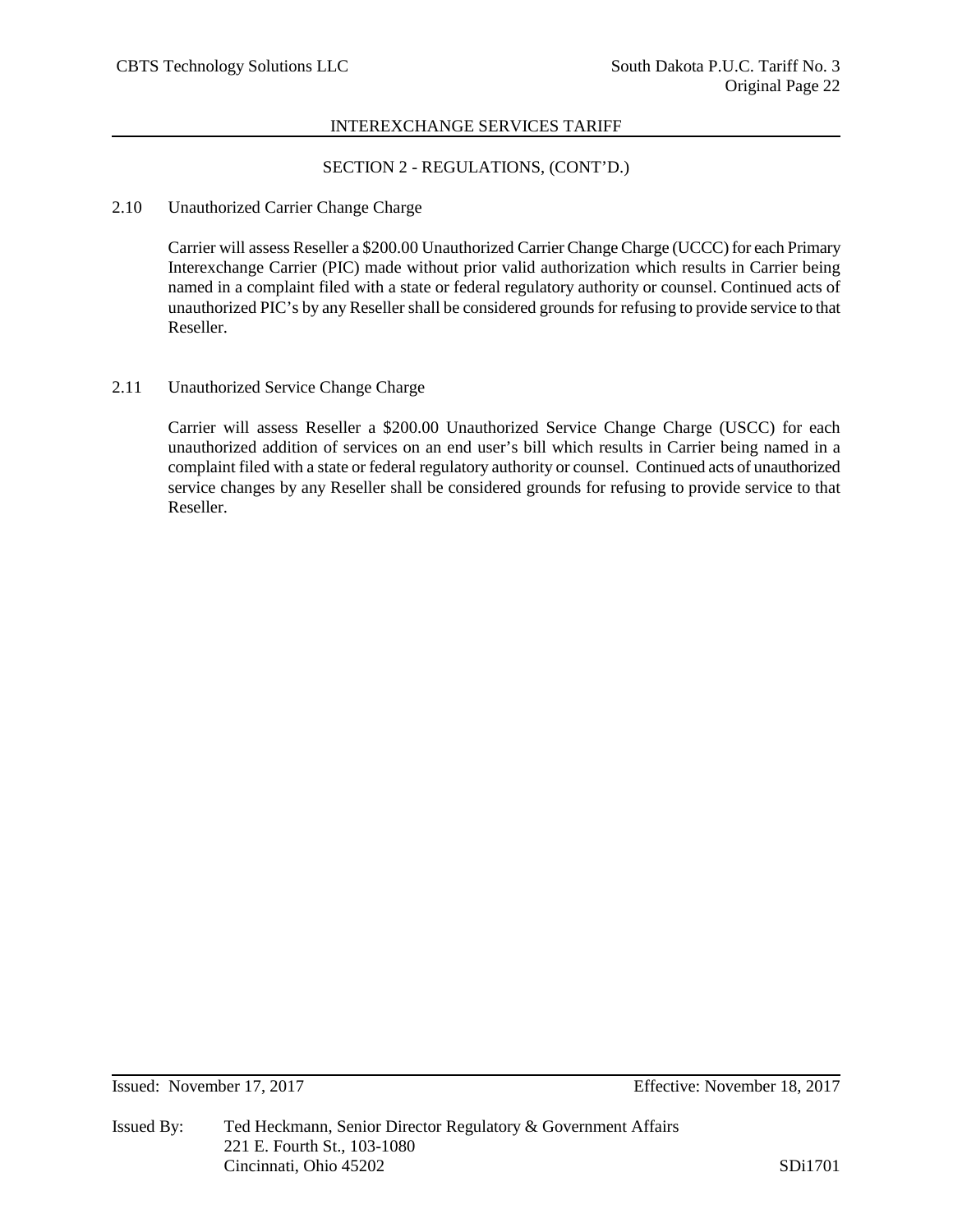# SECTION 3 - LONG DISTANCE SERVICES

#### 3.1 Timing of Calls

- 3.1.1 The customer's monthly usage charges for the Company service are based upon the total number of minutes the customer uses and the service options to which the customer subscribes. Chargeable time begins when the connection is established between the calling station and the called station or PBX. Chargeable time ends when the either party hangs up. If the called station hangs up but the calling station does not, chargeable time ends when the connection is released by automatic timing equipment within the telecommunications network.
- 3.1.2 No charges apply if a call is not completed.

## 3.2 Start of Billing

For billing purposes, the start of service is the day following acceptance by the customer of the Company's service or equipment. The end of service date is the last day of the minimum notification of cancellation or any portion of the last day, after receipt by the Company of notification of cancellation as described in Section 2 of this tariff.

3.3 Interconnection

Service furnished by the Company may be interconnected with services or facilities of other authorized communications common carriers and with private systems, subject to the technical limitations established by the Company. Service technical limitations established by the Company. Service furnished by the Company is not part of a joint undertaking with such other carriers. Any special interface equipment of the Company and other participating carriers shall be provided at the customer's expense.

Interconnection with the facilities or services of other carriers shall be under the applicable terms and conditions of other carriers' tariffs. The customer is responsible for taking all necessary legal steps for inter connecting its customer-provided terminal equipment or communications systems with the Company's. The customer shall secure all licenses, permits, right-of-ways, and other arrangements necessary for such interconnection.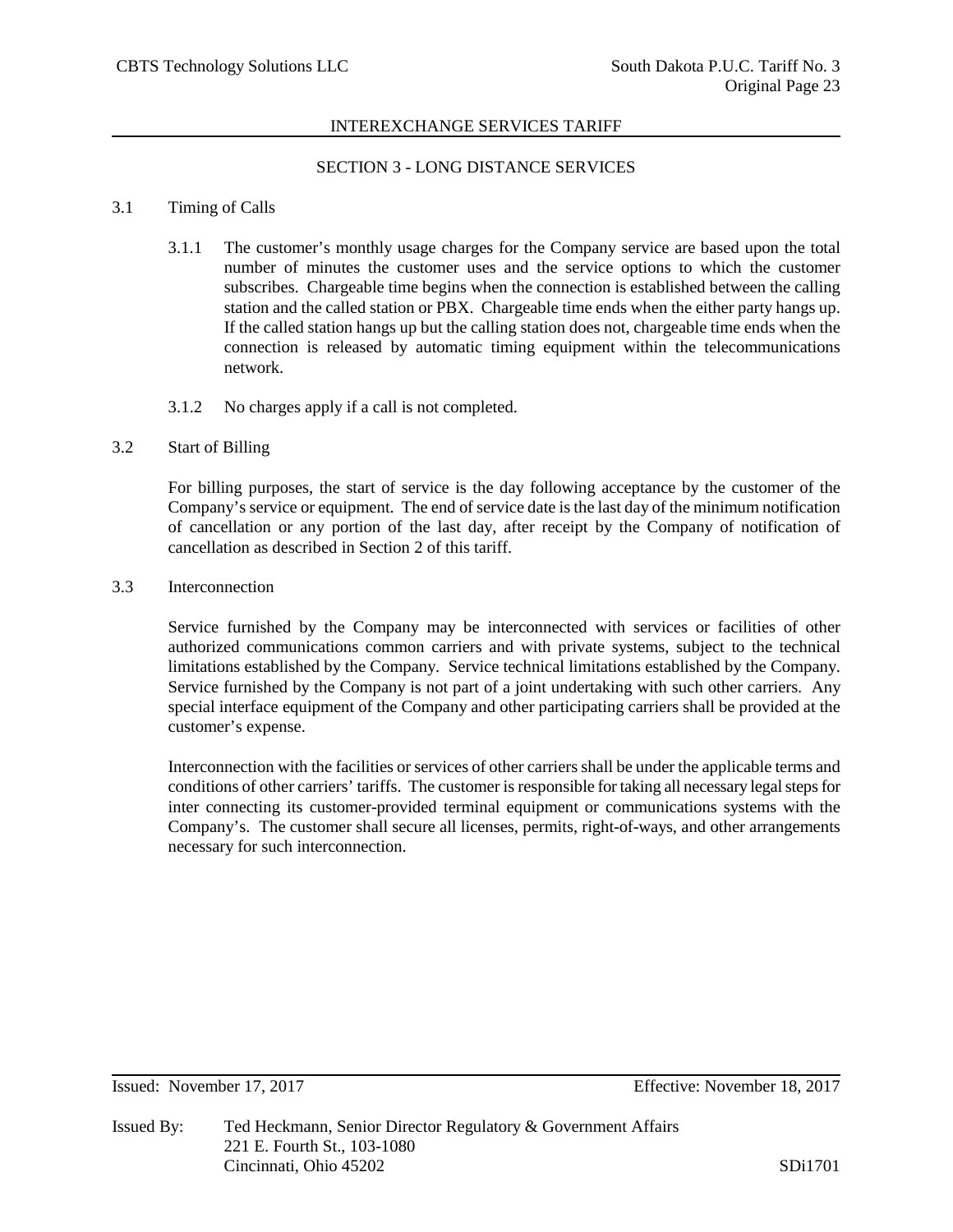## SECTION 3 - LONG DISTANCE SERVICES, (CONT'D.)

#### 3.4 Terminal Equipment

The Company's service may be used with or terminated in customer provided terminal equipment or customer provided communication systems, such as teleprinter, handsets, or data sets. Such terminal equipment shall be furnished and maintained at the expense of the customer, except as otherwise provided. The customer is responsible for all costs at its premises, including customer personnel, wiring, electrical power, and the like incurred in its use of the Company's service.

The customer shall ensure that its terminal facilities are of the proper mode, band-width, power, data, speed, and signal level for the intended use of the customer, and that the signals do not damage the Company's equipment, injure personnel or degrade service to other customers.

If the customer fails to maintain and operate its terminal equipment properly, resulting in the occurrence or possibility of harm to the Company's equipment or personnel, or impairment to the quality of service to other customers, the Company may, upon written notice, require the use of protective equipment at the customer's expense. If this fails to produce satisfactory quality and safety of service, the Company may, upon written notice, terminate the customer's service.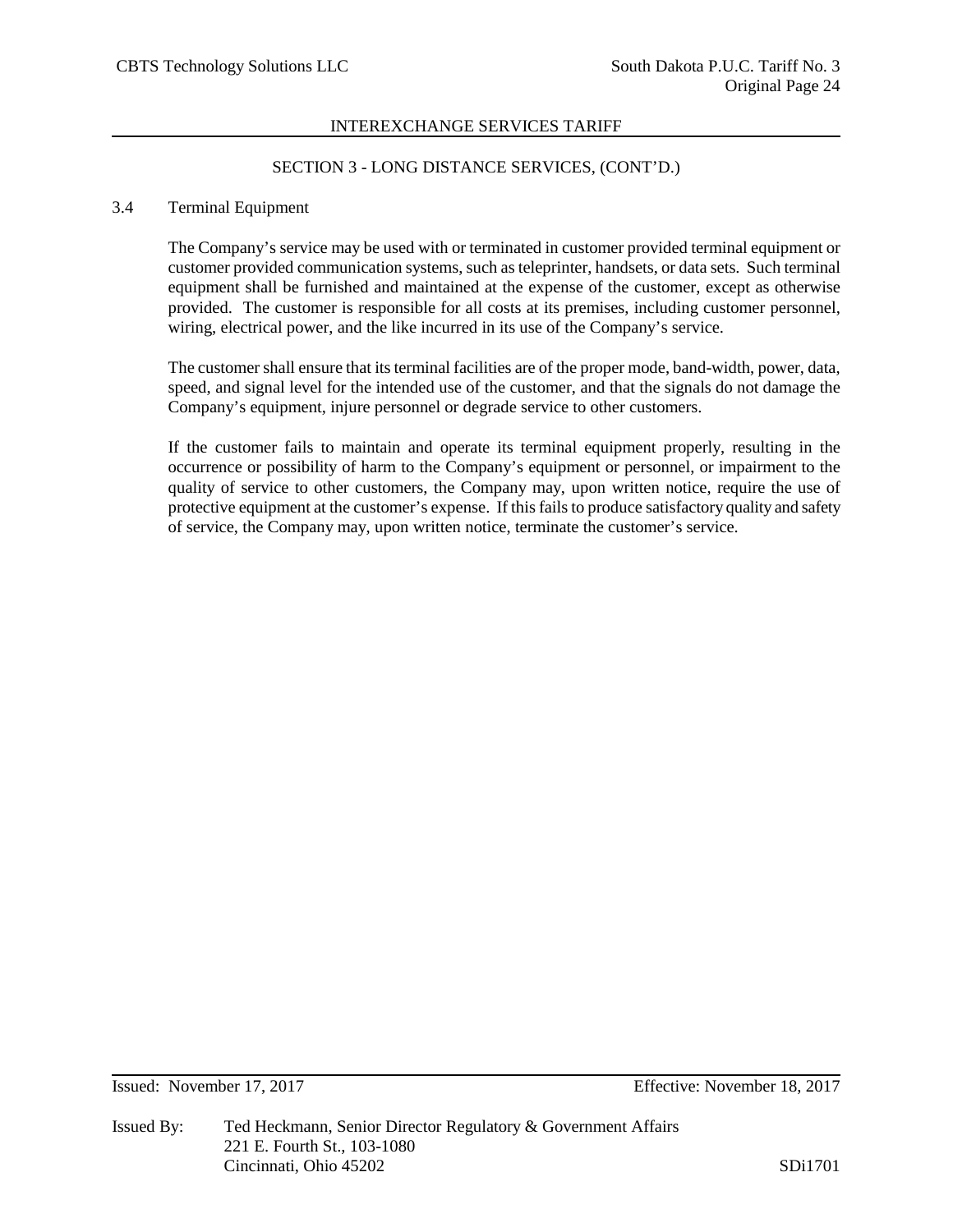# SECTION 3 - LONG DISTANCE SERVICES, (CONT'D.)

#### 3.5 Calculation of Distance

Usage charges for all mileage sensitive products are based on the airline distance between rate centers associated with the originating and terminating points of the call.

The airline mileage between rate centers is determined by applying the formula below to the vertical and horizontal coordinates associated with the rate centers involved. The Company uses the rate centers and associated vertical and horizontal coordinates that are currently being used within the industry.

Formula:

$$
\sqrt{\frac{(V_{1}-V_{2})^{2}+(H_{1}-H_{2})^{2}}{10}}
$$

# 3.6 Minimum Call Completion Rate

The customer can expect a call completion rate of 99% per 100 calls attempted during peak use periods for all Feature Group  $D(1+)$  services. The Company will engineer its switching systems on the basis that ninety-nine percent (99%) of the customers accessing their system will be served during the busy hour.

3.7 Special Service Arrangements

Special Service Arrangement charges will be based on the estimated cost of furnishing such services including the cost of operating and maintaining such a service, the cost of equipment and materials used in providing such a service, the cost of installation including engineering, labor supervision, transportation, and the cost of any other specific item associated with the particular Special Service Arrangement request.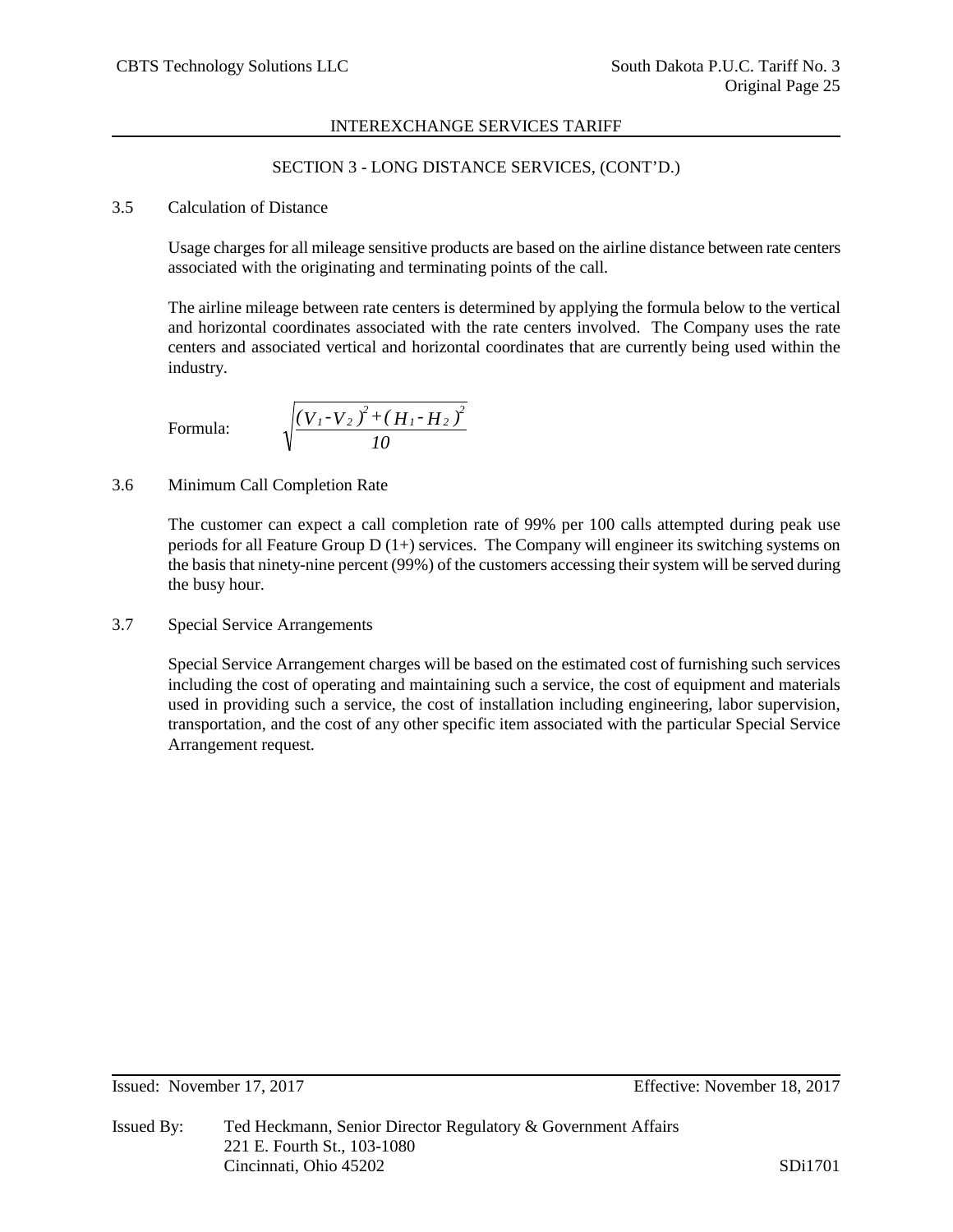## SECTION 3 - LONG DISTANCE SERVICES, (CONT'D.)

## 3.8 General

The Company offers Message Telecommunications Service or MTS, Inbound 800 Service, Calling Card Service and Operator Assisted calling programs. The customer's total monthly use of Carrier's service is charged at the applicable rates per minute set forth herein.

#### 3.8.1 Message Telecommunications Service (MTS)

MTS or 1+ dialing is achieved by when the LEC programs the customer's telephone lines to automatically route 1+ calls to the Company's network. Service is billed in six (6) second increments with a minimum of 30 seconds for business services and (60) second increments with a minimum of 60 seconds for residential service.

#### 3.8.2 Toll Free (i.e., 800/888) Service

Toll Free Service is inbound telecommunications service which permits calls to be completed to the customer's location without charge to the calling party. Access to the service is gained by dialing a ten-digit telephone number which terminates at the customer's location. Toll Free Services originate via normal shared use facilities and are terminated via the customers' local exchange service access line.

The Company will accept a prospective Toll Free Service at customer's request for up to ten (10) toll free telephone numbers and will reserve such numbers on a first-come first-served basis. All request for Toll Free Service number reservations must be written, dated and signed by the customer. The Company does not guarantee the availability of numbers until assigned. The requested Toll Free Service telephone numbers, if available, will be reserved for and furnished to the customer.

If a customer who has received a Toll Free Service number does not subscribe to Toll Free Service within thirty (30) days, the Company reserves the right to re-assign the number to another customer.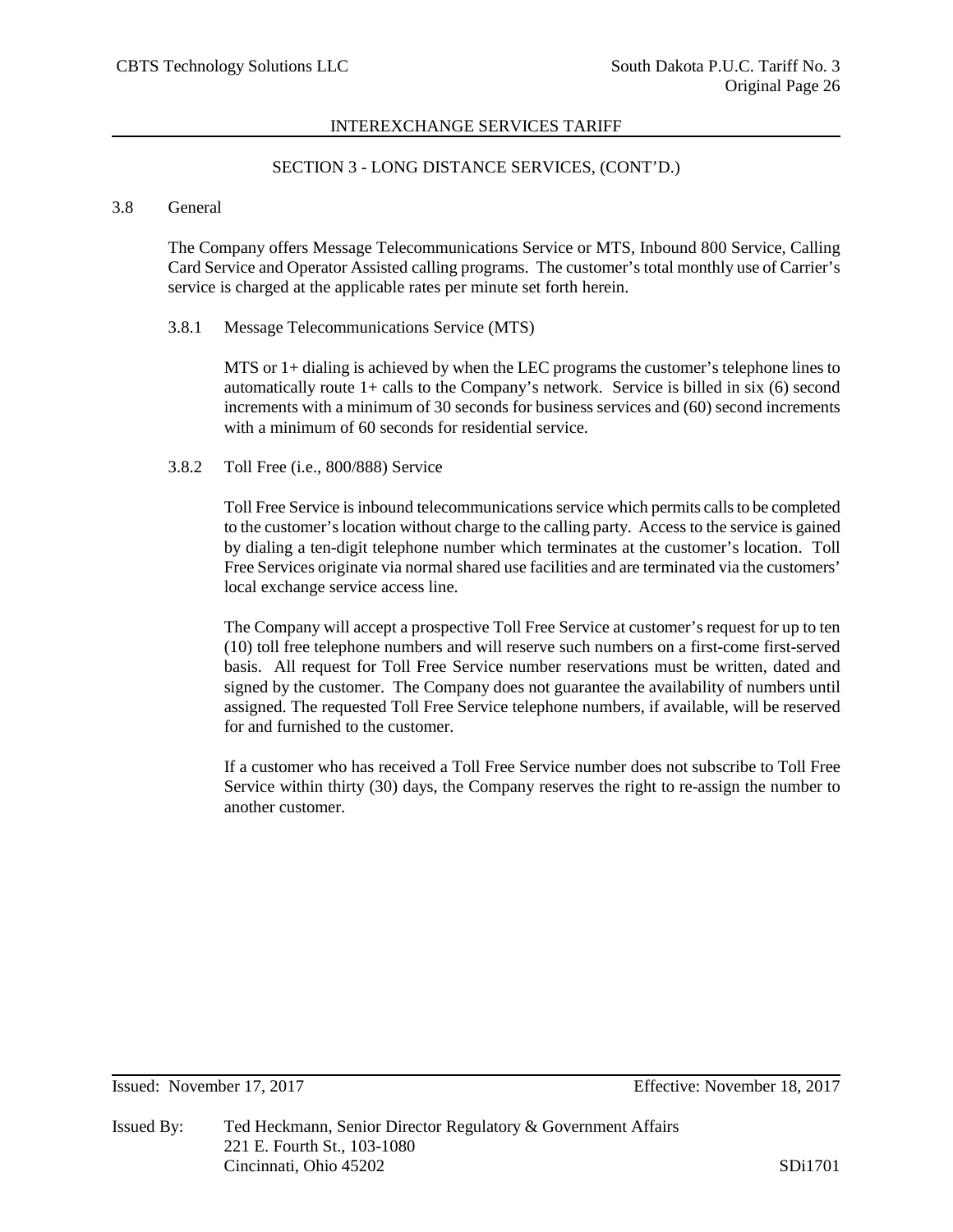# SECTION 3 - LONG DISTANCE SERVICES, (CONT'D.)

# 3.8 General, (cont'd.)

## 3.8.3 Calling Card Service

Calling Card Service allows subscribers who are away from home or office to place calls by gaining access to the Company's network via an 800 number. Calling Card Service is provided upon request to presubscribed customer and is not a stand-alone product.

# 3.8.4 Directory Assistance

Listed telephone numbers will be provided to requesting customers at a per call charge.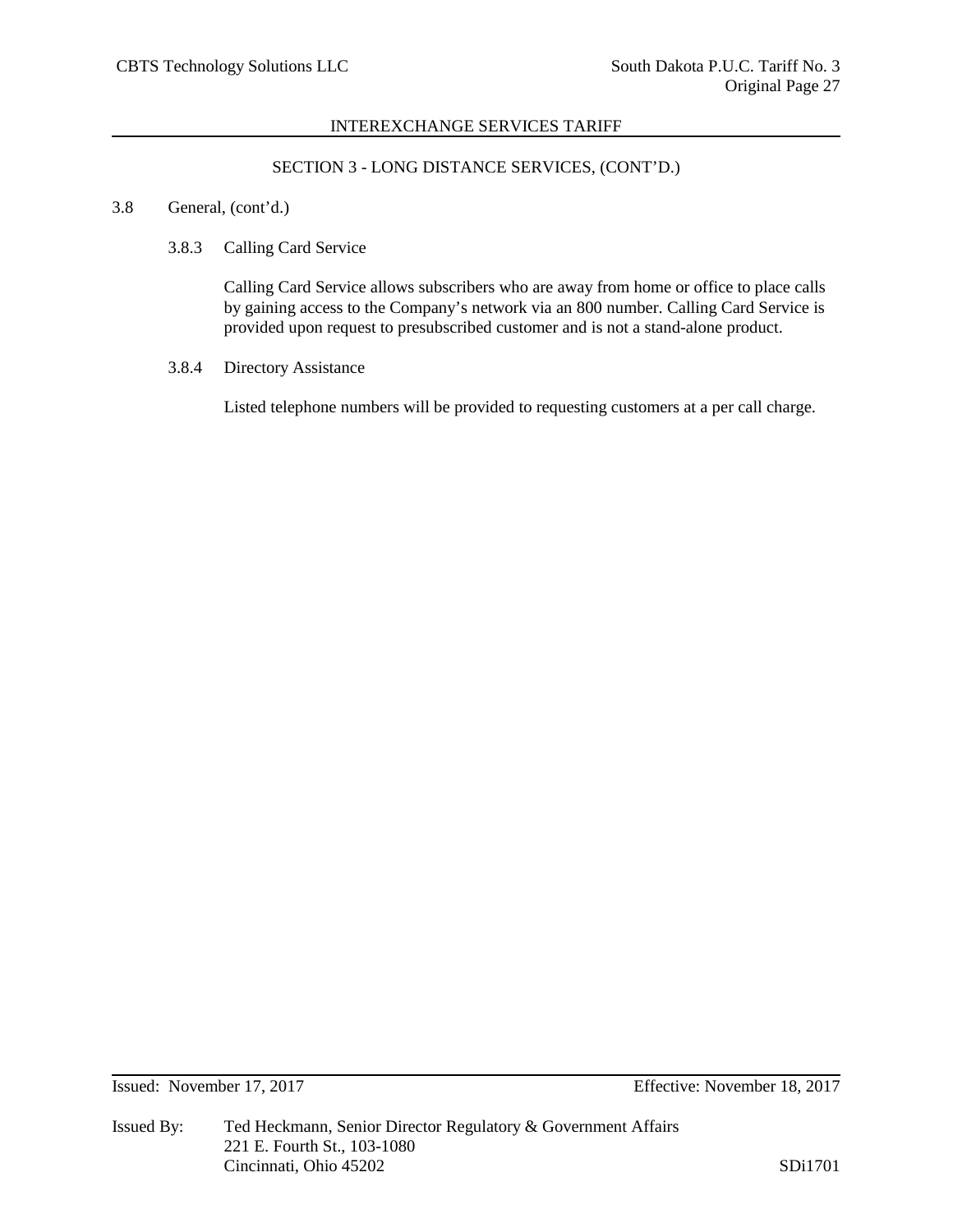## SECTION 3 - LONG DISTANCE SERVICES, (CONT'D.)

# 3.9 Usage Charges and Billing Increments

#### 3.9.1 Usage Charges

Usage charges are determined by the time of day rate periods and minutes of use within each rate period. The rate period is determined by the time and day of call origination at the customer's location.

## 3.9.2 Billing Increments

Unless specifically stated in the product description, usage is billed in sixty (60) second increments.

# 3.10 Casual Calling Plan

Allows an end user who does not have a current account with the Company, to have access to the Company's network and the subsequent use of service. Access is obtained by dialing the Company's access code.

Per Minute Rate: \$0.20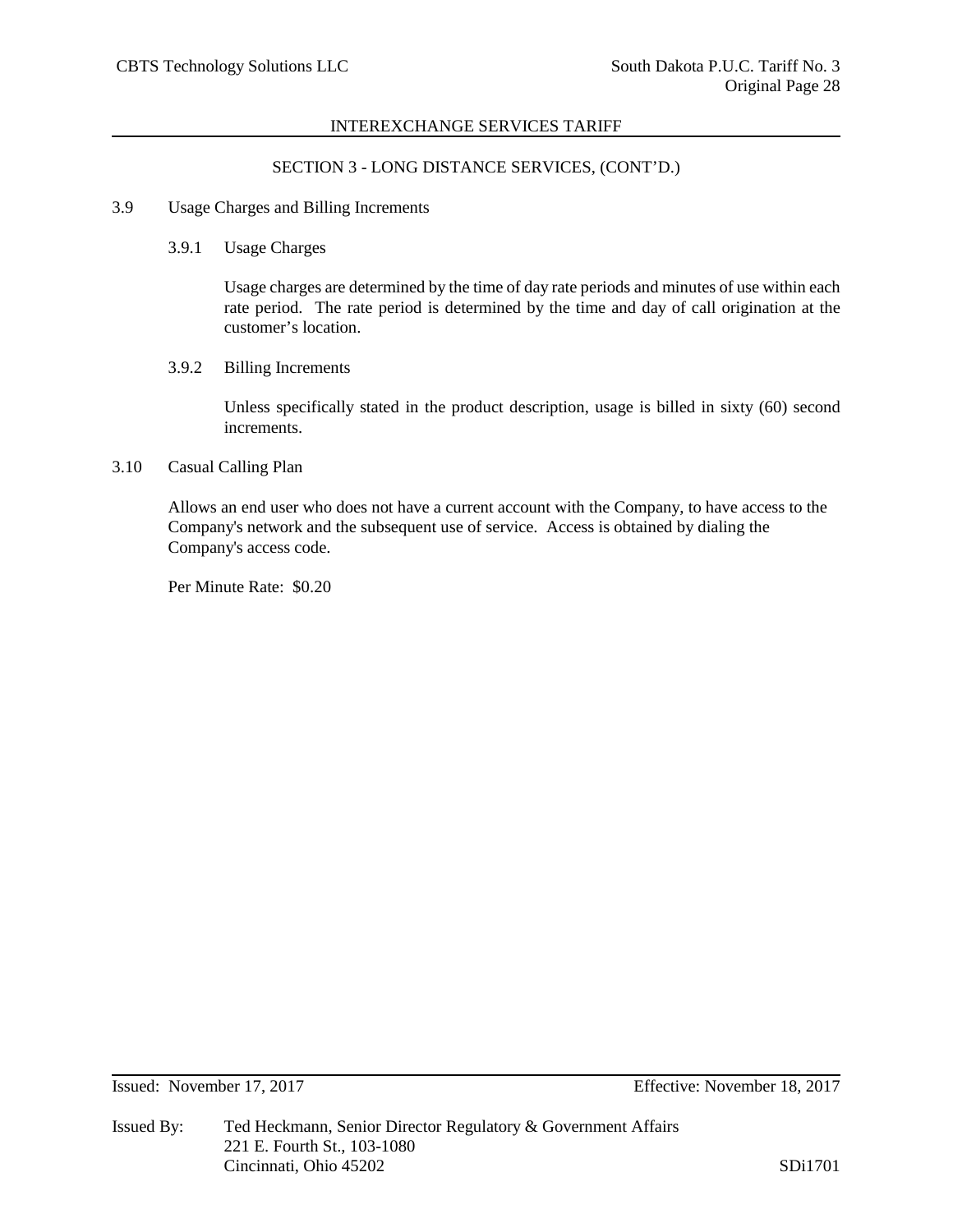# SECTION 3 - LONG DISTANCE SERVICES, (CONT'D.)

## 3.11 Pay Telephone (Payphone) Surcharge

A surcharge shall be assessed for each call made from a pay telephone to a Company-provided tollfree number or placed by using a Company-provided calling card. This charge is to compensate the company for the Federal Communications Commission assessment which is paid by the Company to pay telephone service providers for the use of their pay telephone instruments (FCC Order 04-182, WC Docket no. 03-225).

Per Call Charge:  $$0.60$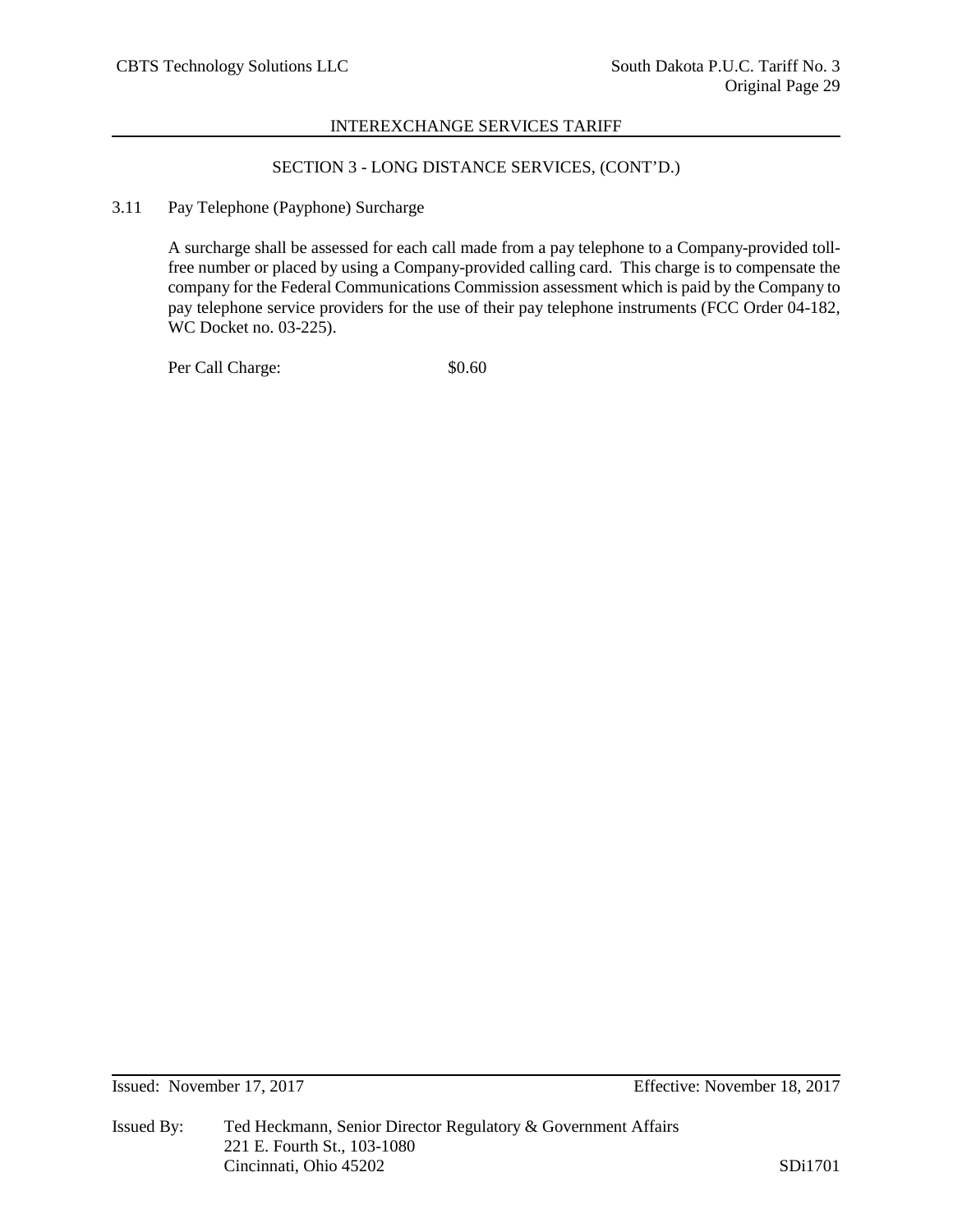# SECTION 3 - LONG DISTANCE SERVICES, (CONT'D.)

# 3.12 Calling Card Services

Per Minute Rates (unless stated otherwise in toll plan rates)

| Residence       | \$0.25/minute |
|-----------------|---------------|
| <b>Business</b> | \$0.23/minute |
| Surcharge       |               |

Domestic \$0.69 per call

3.13 Toll Free (i.e., 800/888) Service Rates

Per Call Charge  $$0.99$ 

|      | <b>Monthly Service Charge</b> | \$7.50                                                           |
|------|-------------------------------|------------------------------------------------------------------|
|      | Time of Day Routing Service:  | \$100.00 per setup, change or removal                            |
|      | Area Code blocking:           | \$100.00 per setup, change or removal                            |
|      | 800 Directory Service:        | Monthly Service Charge $-$ \$13.69<br>Initial Charge $-$ \$15.00 |
| 3.14 | Directory Assistance Charge   |                                                                  |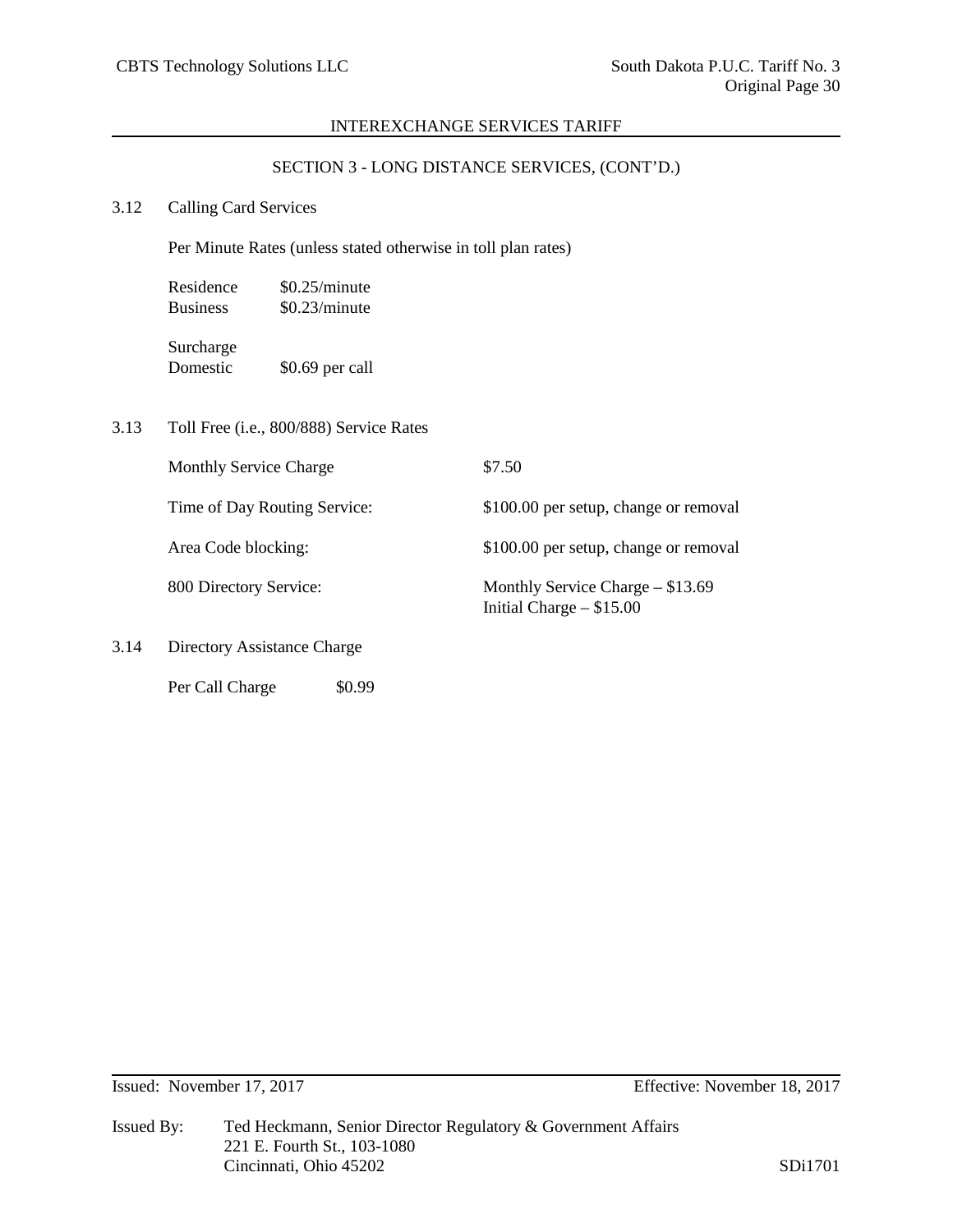## SECTION 3 - LONG DISTANCE SERVICES, (CONT'D.)

## 3.15 Operator Services

Operator services are available to Consumers from any Customer location. Operator Services allows the Consumer to place a call from a Customer location and arrange for billing other than to the originating telephone number. Calls are rounded up to the next whole minute for billing purposes and are billed to the Consumer through the monthly bill of the Consumer's local exchange carrier.

The following billing arrangements are available to Consumers through the Company's Operator Services:

#### A. Customer Dialed Calling/Credit Card

This is a service whereby the end user dials all of the digits necessary to route and bill the call without any operator assistance. Such calls may be billed either to a telephone company issued calling card or a commercial credit card.

#### B. Operator Station

This is a service whereby the caller places a non-person-to-person call with the assistance of an operator (live or automated). When placing an operator station call, the caller is connected to a non-specified individual at the terminating end. Such calls may be billed to a calling card, credit card, the called number (collect) or a valid third party telephone number.

## C. Person-to-Person

This is a service whereby the person originating the call specifies to CBTS Technology Solutions LLC's operator a particular person to be reached, or a particular person, station, room number, department, or office to be reached through a PBX attendant. Person-to-person calls may be billed to a calling card, credit card, the called number (collect) or a valid third party telephone number.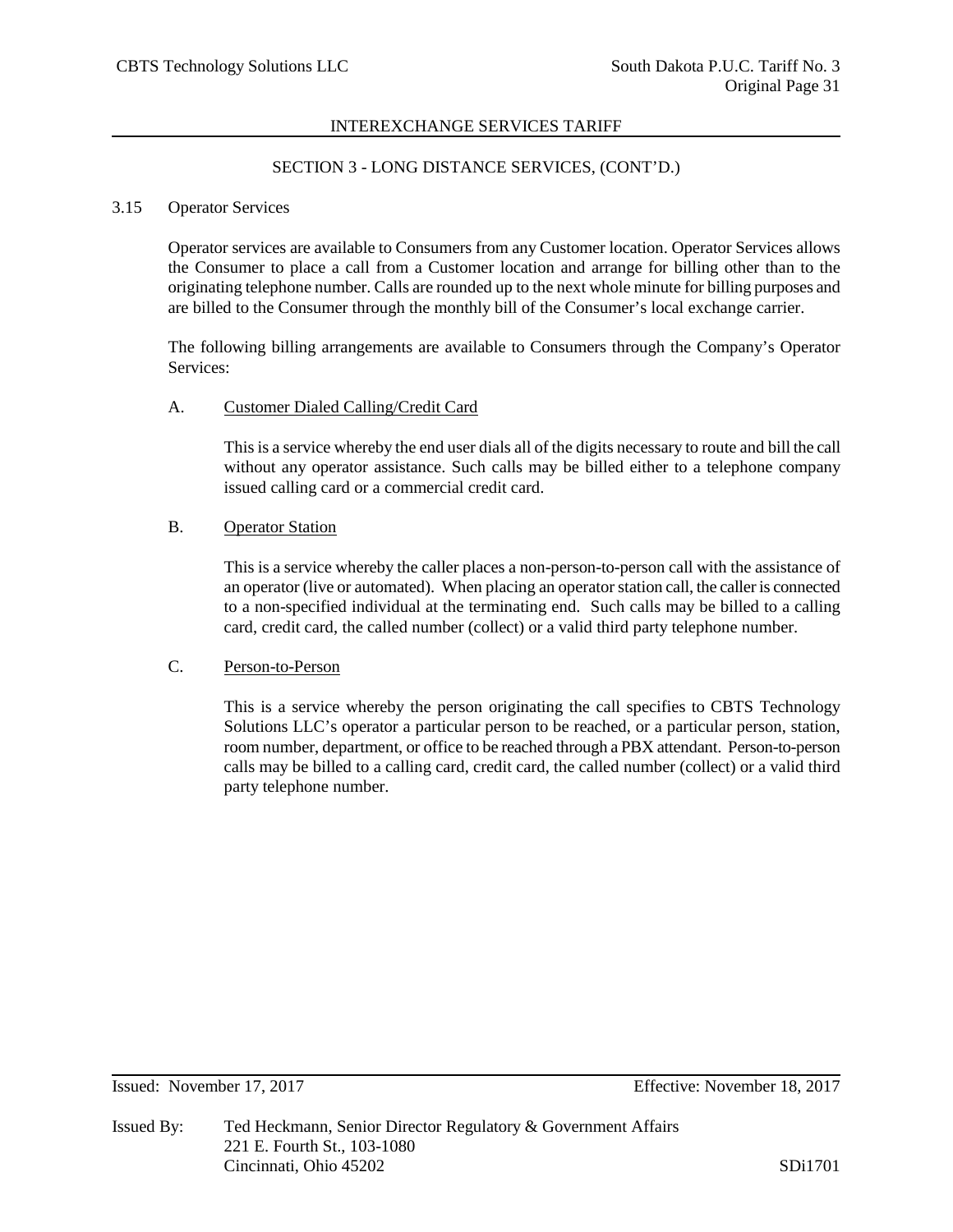# SECTION 3 - LONG DISTANCE SERVICES, (CONT'D.)

# 3.15 Operator Services, (cont'd.)

3.15.1 Rates

| Per Minute Rates:                           | \$1.15/minute |
|---------------------------------------------|---------------|
| <b>Operator Assisted Surcharges:</b>        |               |
| <b>Customer Dialed Calling Card Station</b> | \$4.95        |
| <b>Operator Dialed Calling Card</b>         | \$7.50        |
| <b>Operator Station</b>                     | \$12.50       |
| <b>Billed to Third Party</b>                | \$9.99        |
| Person-to-Person                            | \$12.50       |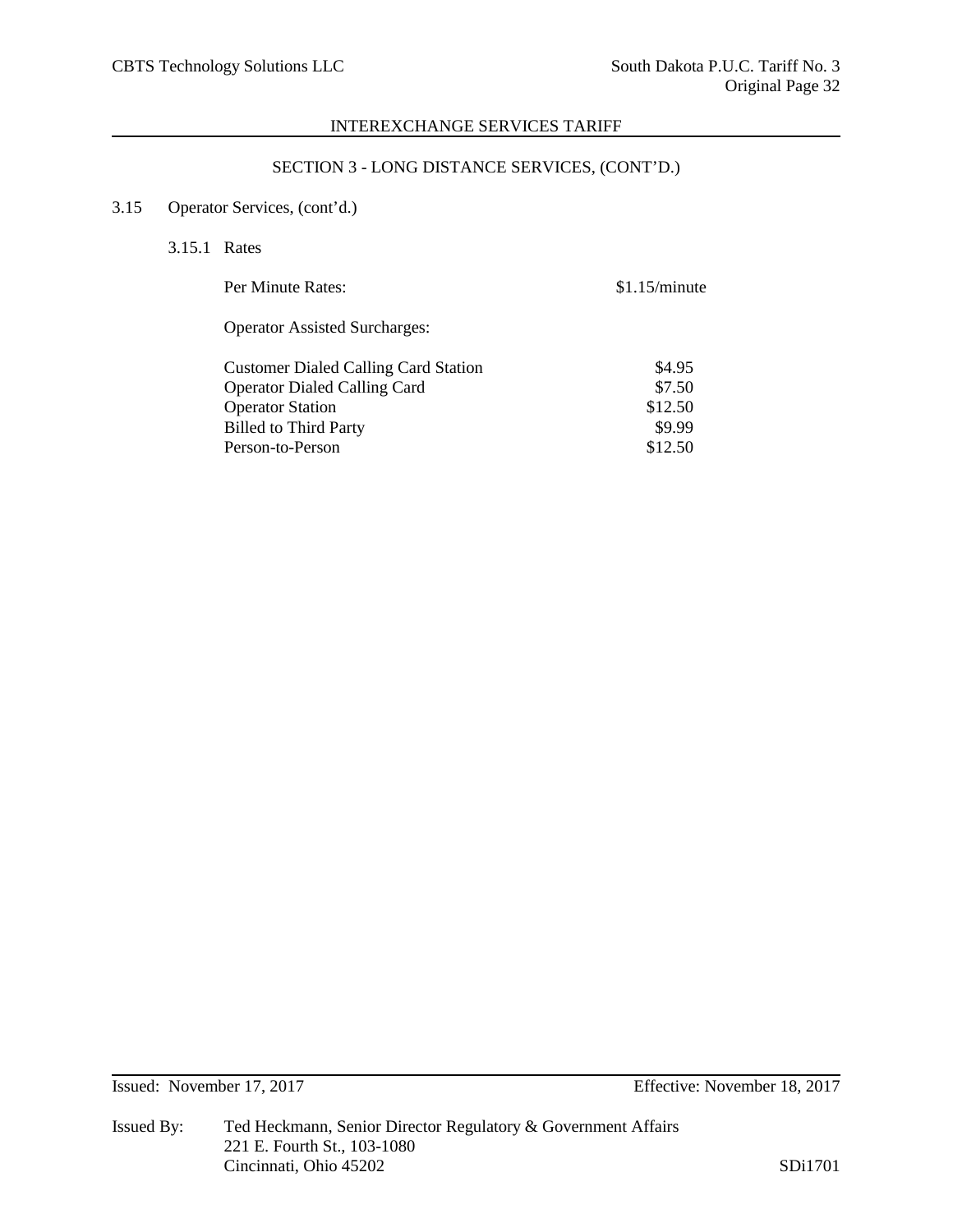## SECTION 3 - LONG DISTANCE SERVICES, (CONT'D.)

#### 3.16 Residential Toll Plans

# 3.16.1 Service Descriptions

3.16.1.1 AnyTime 500 (Product 64)

For a monthly service fee, customers subscribing to this plan will receive 500 minutes of outbound domestic long distance each month. A per minute rate will apply after the initial 500 minutes. Plan includes a calling card. 8XX service is available for a monthly fee. Call detail will be provided on monthly bills only when plan minutes are exceeded or upon customer's request.

# 3.16.1.2 AnyTime 750 (Product 189)

For a monthly service fee, customers subscribing to this plan will receive 750 minutes of outbound domestic long distance each month. A per minute rate will apply after the initial 750 minutes. Plan includes a calling card. 8XX service is available for a monthly fee. Call detail will be provided on monthly bills only when plan minutes are exceeded or upon customer's request.

## 3.16.1.3 AnyTime 1000 (Product 198)

For a monthly service fee, customers subscribing to this plan will receive 1000 minutes of outbound domestic long distance each month. A per minute rate will apply after the initial 1000 minutes. Plan includes a calling card. 8XX service is available for a monthly fee. Call detail will be provided on monthly bills only when plan minutes are exceeded or upon customer's request.

#### 3.16.1.4 Basic II (Product 368)

Customers subscribing to this plan will receive a \$.10 per minute rate on Intrastate 1+ outbound service. There is a monthly, minimum usage charge associated with this plan. Calls that will be applied to the minimum usage include inbound and outbound toll calls, calling card calls; collect calls, and operator-assisted calls. Plan includes a calling card.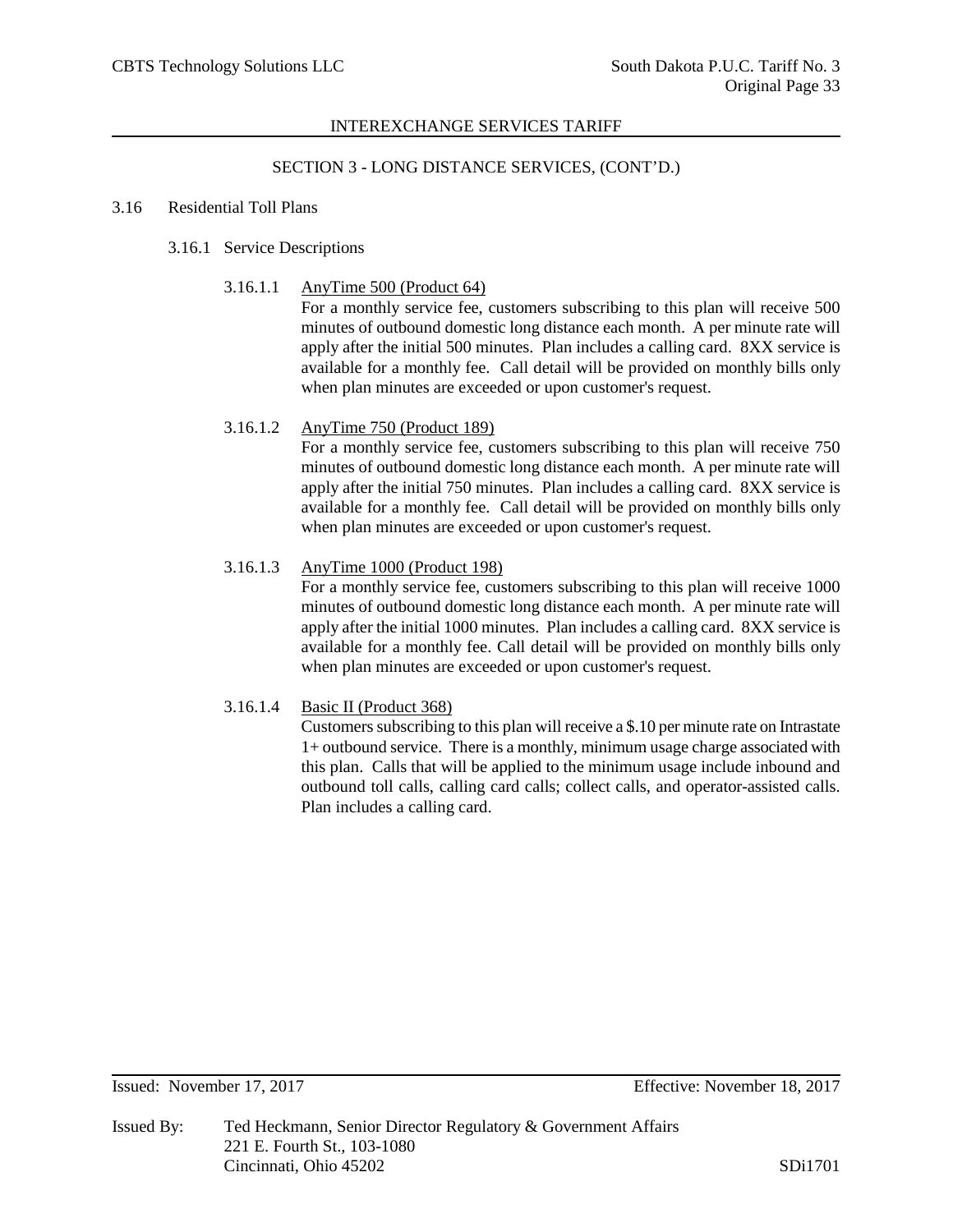# SECTION 3 - LONG DISTANCE SERVICES, (CONT'D.)

#### 3.16 Residential Toll Plans, (cont'd.)

- 3.16.1 Service Descriptions, (cont'd.)
	- 3.16.1.5 AnyTime 100 (Product 591)

For a monthly service fee, customers subscribing to this plan will receive 100 minutes of outbound domestic long distance each month. A per minute rate will apply after the initial 100 minutes. Plan includes a calling card. 8XX service is available for a monthly fee. Call detail will be provided on monthly bills only when plan minutes are exceeded or upon customer's request.

## 3.16.1.6 AnyTime 5000 (Product 597)

For a monthly service fee, customers subscribing to this plan will receive 5000 minutes of outbound domestic long distance each month. A per minute rate will apply after the initial 5000 minutes. Plan includes a calling card. 8XX service is available for a monthly fee. Call detail will be provided on monthly bills only when plan minutes are exceeded or upon customer's request.

## 3.16.1.7 AnyTime 375 (Product 951)

For a monthly service fee, customers subscribing to this plan will receive 375 minutes of outbound domestic long distance each month. A per minute rate will apply after the initial 375 minutes. Plan includes a calling card. 8XX service is available for a monthly fee. Call detail will be provided on monthly bills only when plan minutes are exceeded or upon customer's request.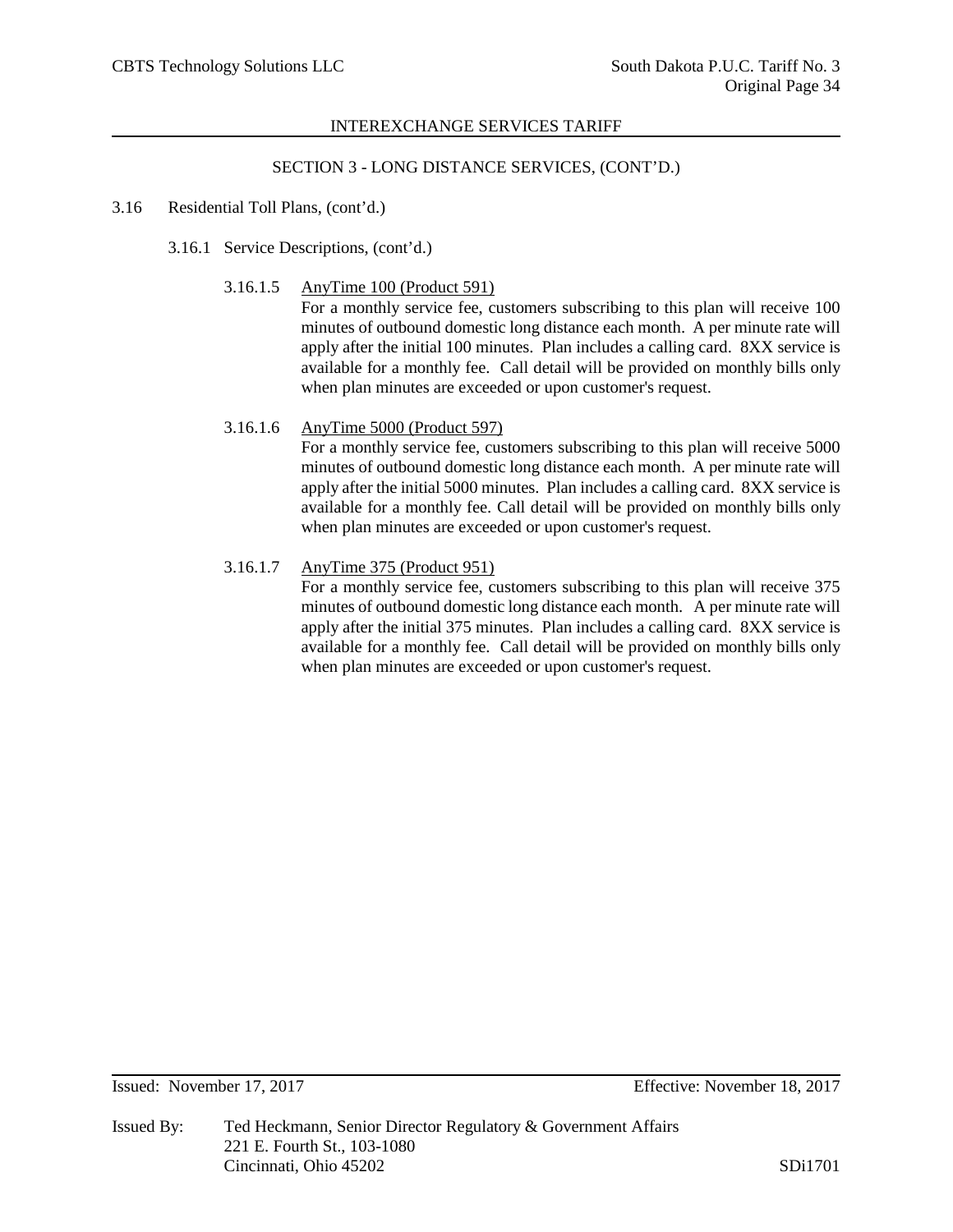## SECTION 3 - LONG DISTANCE SERVICES, (CONT'D.)

# 3.16 Residential Toll Plans, (cont'd.)

## 3.16.2 Rates and Charges

3.16.2.1 AnyTime 500 (Product 64)

|  |                                                                          | <b>Rates Per Minute</b> |
|--|--------------------------------------------------------------------------|-------------------------|
|  | $1+$ Outbound                                                            | \$0.06                  |
|  | 8XX Inbound                                                              | \$0.06                  |
|  | Monthly Service Fee: \$20.00                                             |                         |
|  | Outbound rate applies after the first 500 domestic direct dialed minutes |                         |
|  | 3.16.2.2 AnyTime 750 (Product 189)                                       |                         |
|  |                                                                          | <b>Rates Per Minute</b> |
|  | $1+$ Outbound/8XX Inbound                                                | \$0.06                  |
|  | 8XX Inbound                                                              | \$0.06                  |
|  | Monthly Service Fee: \$30.00                                             |                         |
|  | Outbound rate applies after the first 750 domestic direct dialed minutes |                         |

#### 3.16.2.3 AnyTime 1000 (Product 198)

| $\ldots$ , $\ldots$ $\ldots$ $\ldots$ . $\ldots$                          |                         |
|---------------------------------------------------------------------------|-------------------------|
|                                                                           | <b>Rates Per Minute</b> |
| $1+$ Outbound                                                             | \$0.06                  |
| 8XX Inbound                                                               | \$0.06                  |
| Monthly Service Fee: \$40.00                                              |                         |
| Outbound rate applies after the first 1000 domestic direct dialed minutes |                         |

3.16.2.4 Basic II (Product 368)

|                                      | Rates Per minute |
|--------------------------------------|------------------|
| $1+$ Outbound                        | \$0.10           |
| 8XX Inbound                          | \$0.15           |
| Monthly minimum usage charge: \$6.95 |                  |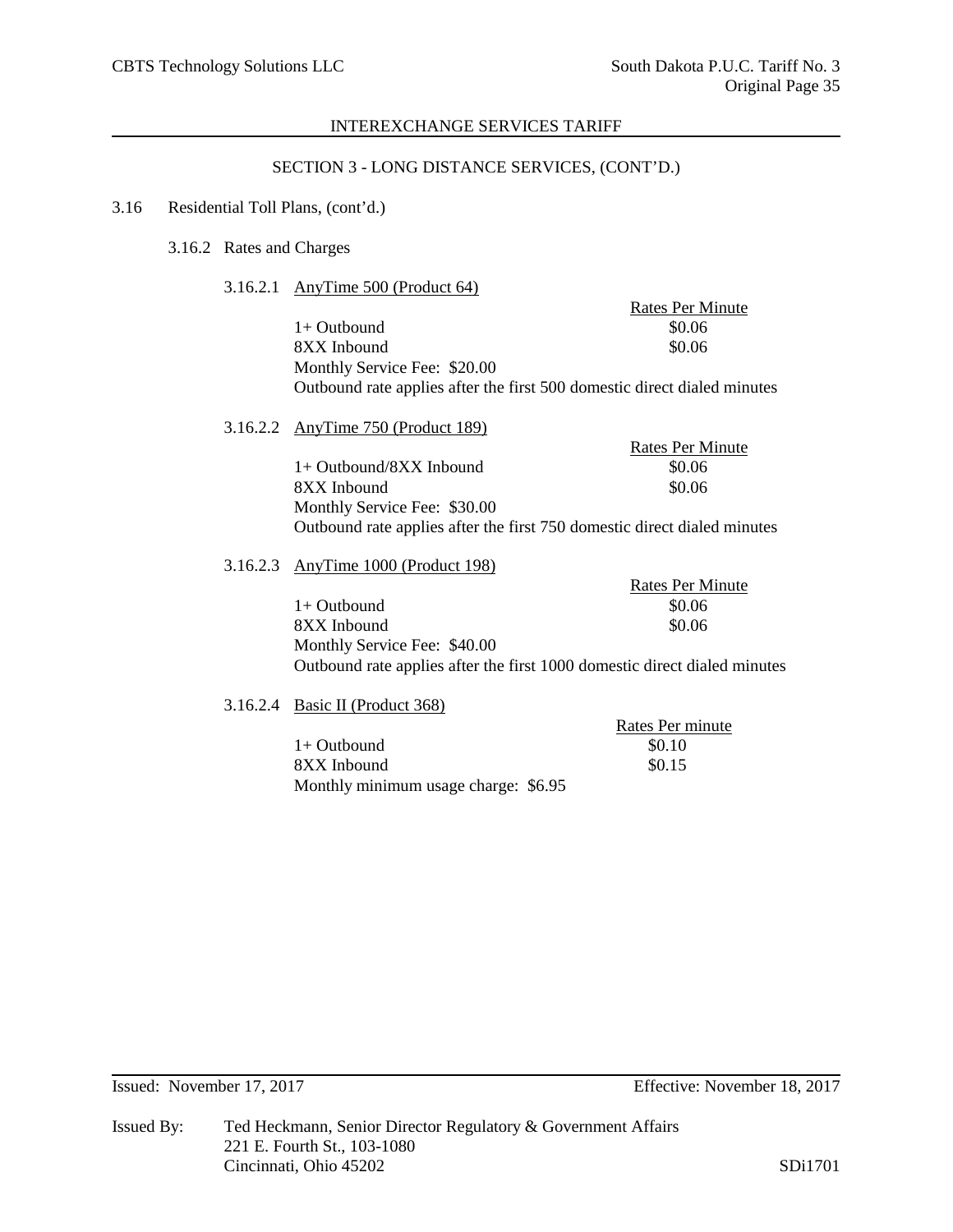#### SECTION 3 - LONG DISTANCE SERVICES, (CONT'D.)

#### 3.16 Residential Toll Plans, (cont'd.)

3.16.2 Rates and Charges, (cont'd.)

3.16.2.5 AnyTime 100 (Product 591)

Rates Per minute  $1+$  Outbound  $$0.07$  $8XX$  Inbound  $$0.07$ Monthly Service Fee: \$10.00 Outbound rate applies after the first 100 domestic direct dialed minutes

3.16.2.6 AnyTime 5000 (Product 597) Rates Per minute  $1+$  Outbound  $$0.06$  $8XX$  Inbound  $$0.06$ Monthly Service Fee: \$200.00 Outbound rate applies after the first 5000 domestic direct dialed minutes

3.16.2.7 AnyTime 375 (Product 951)

Rates Per minute  $1+$  Outbound  $$0.07$ 8XX Inbound \$0.07 Monthly Service Fee: \$15.00 Outbound rate applies after the first 375 domestic direct dialed minutes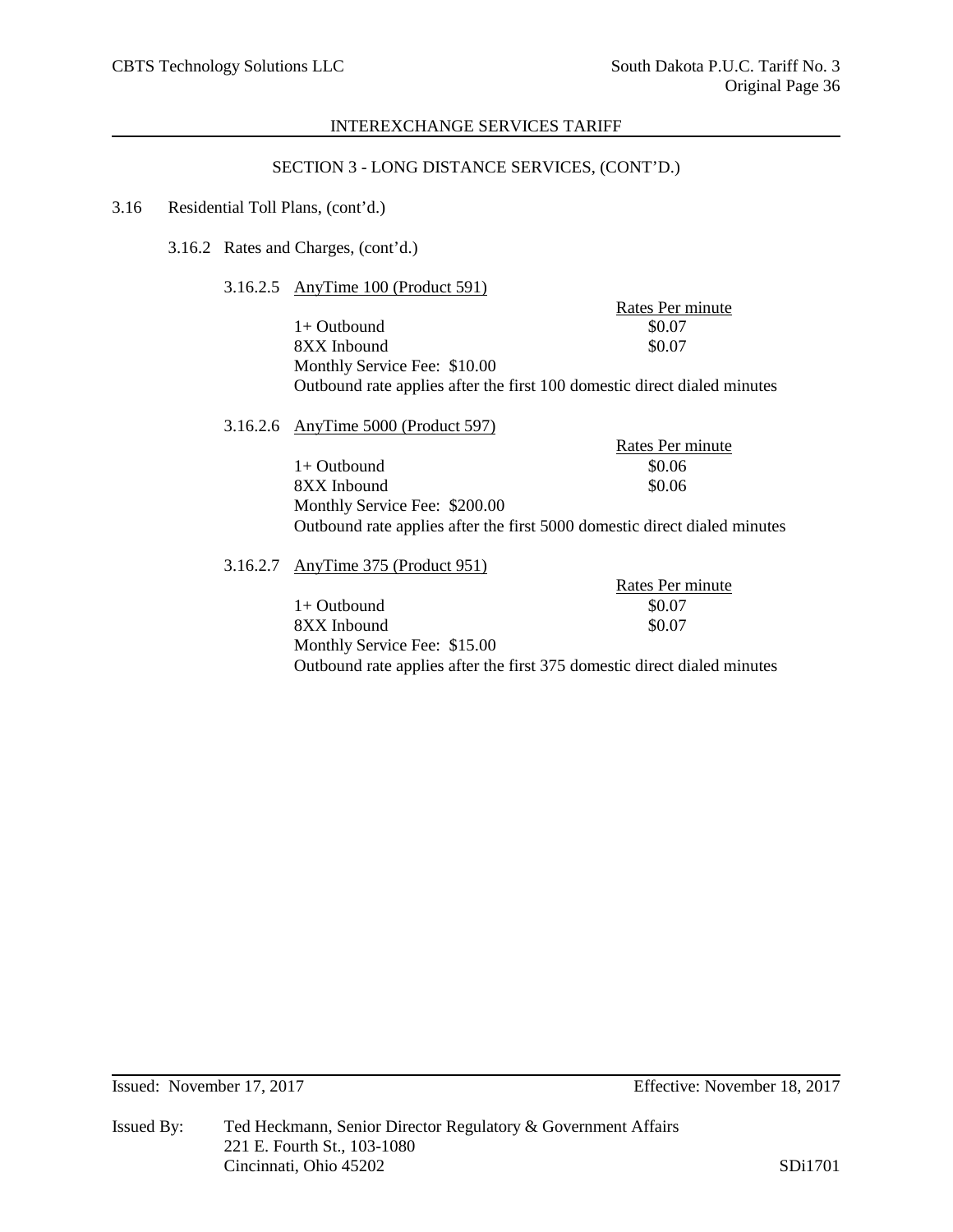#### SECTION 3 - LONG DISTANCE SERVICES, (CONT'D.)

#### 3.17 Business Toll Plans

# 3.17.1 Service Descriptions

3.17.1.1 AnyTime 500 (Product 391)

For a monthly service fee, customers subscribing to this plan will receive 500 minutes of outbound domestic long distance each month. A per minute rate will apply after the initial 500 minutes. Plan includes a calling card. 8XX service is available for a monthly fee. Call detail will be provided on monthly bills only when plan minutes are exceeded or upon customer's request.

## 3.17.1.2 AnyTime 750 (Product 393)

For a monthly service fee, customers subscribing to this plan will receive 750 minutes of outbound domestic long distance each month. A per minute rate will apply after the initial 750 minutes. Plan includes a calling card. 8XX service is available for a monthly fee. Call detail will be provided on monthly bills only when plan minutes are exceeded or upon customer's request.

## 3.17.1.3 AnyTime 1000 (Product 395)

For a monthly service fee, customers subscribing to this plan will receive 1000 minutes of outbound domestic long distance each month. A per minute rate will apply after the initial 1000 minutes. Plan includes a calling card.  $8XX$ service is available for a monthly fee. Call detail will be provided on monthly bills only when plan minutes are exceeded or upon customer's request.

# 3.17.1.4 Business Basic II (Product 358) – Business

Customers subscribing to this plan will receive a \$.09 per minute rate on Intrastate 1+ outbound service. There is a monthly, minimum usage charge associated with this plan. Calls that will be applied to the minimum usage include inbound and outbound toll calls, calling card calls; collect calls, and operator-assisted calls. Plan includes a calling card.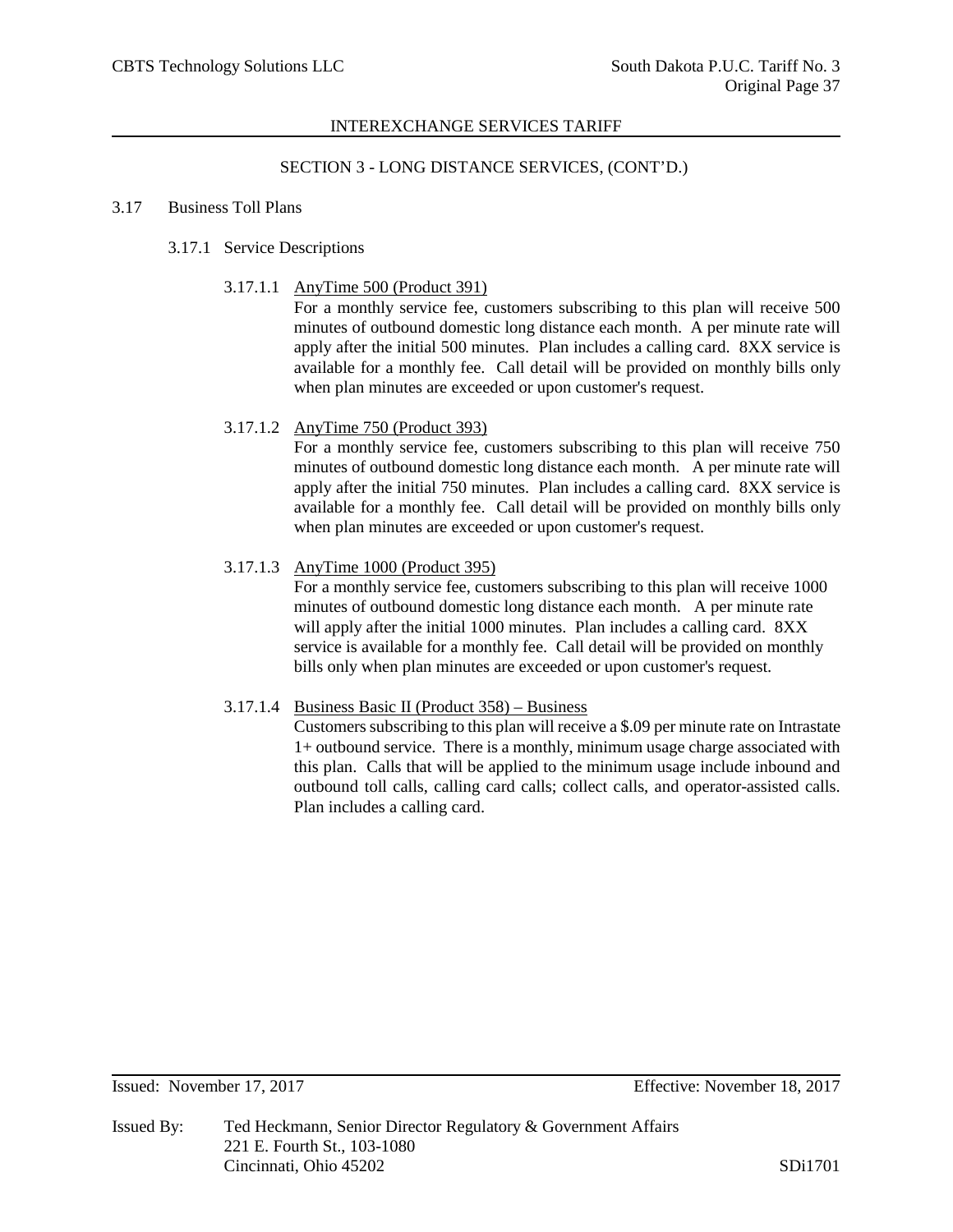#### SECTION 3 - LONG DISTANCE SERVICES, (CONT'D.)

#### 3.17 Business Toll Plans, (cont'd.)

- 3.17.1 Service Descriptions, (cont'd.)
	- 3.17.1.5 AnyTime 100 (Product 593)

For a monthly service fee, customers subscribing to this plan will receive 100 minutes of outbound domestic long distance each month. A per minute rate will apply after the initial 100 minutes. Plan includes a calling card. 8XX service is available for a monthly fee. Call detail will be provided on monthly bills only when plan minutes are exceeded or upon customer's request.

## 3.17.1.6 AnyTime 375 (Product 948)

For a monthly service fee, customers subscribing to this plan will receive 375 minutes of outbound domestic long distance each month. A per minute rate will apply after the initial 375 minutes. Plan includes acalling card. 8XX service is available for a monthly fee. Call detail will be provided on monthly bills only when plan minutes are exceeded or upon customer's request.

## 3.17.1.7 AnyTime 4000 (Product 475)

For a monthly service fee, customers subscribing to this plan will receive 4000 minutes of outbound domestic long distance each month. A per minute rate will apply after the initial 4000 minutes. Plan includes acalling card. 8XX service is available for a monthly fee.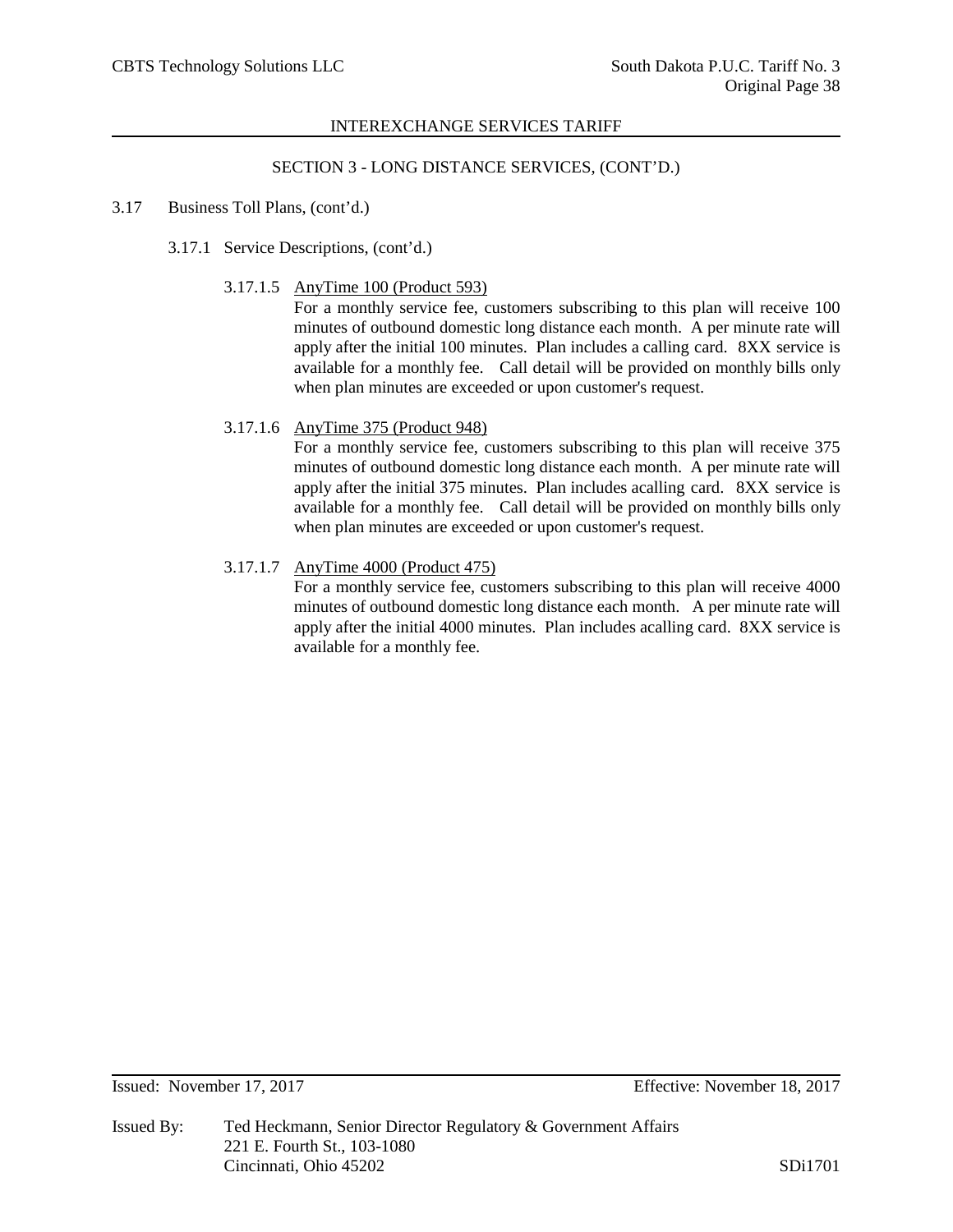#### SECTION 3 - LONG DISTANCE SERVICES, (CONT'D.)

## 3.17 Business Toll Plans, (cont'd.)

# 3.17.2 Rates and Charges

3.17.2.1 AnyTime 500 (Product 391)

|                                                                           | Rates Per Minute |  |
|---------------------------------------------------------------------------|------------------|--|
| $1+$ Outbound                                                             | \$0.06           |  |
| 8XX Inbound                                                               | \$0.06           |  |
| Monthly Service Fee: \$20.00                                              |                  |  |
| Outbound rate applies after the first 500 domestic direct dialed minutes. |                  |  |
|                                                                           |                  |  |

3.17.2.2 AnyTime 750 (Product 393)

Rates Per Minute  $1+$  Outbound  $$0.06$ 8XX Inbound \$0.06 Monthly Service Fee: \$30.00 Outbound rate applies after the first 750 domestic direct dialed minutes.

#### 3.17.2.3 AnyTime 1000 (Product 395)

Rates Per Minute  $1+$  Outbound  $$0.06$ 8XX Inbound \$0.06 Monthly Service Fee: \$40.00 Outbound rate applies after the first 1000 domestic direct dialed minutes.

# 3.17.2.4 Business Basic II (Product 358)

|                                      | Rates Per minute |
|--------------------------------------|------------------|
| $1+$ Outbound                        | \$0.09           |
| 8XX Inbound                          | \$0.15           |
| Monthly minimum usage charge: \$6.95 |                  |